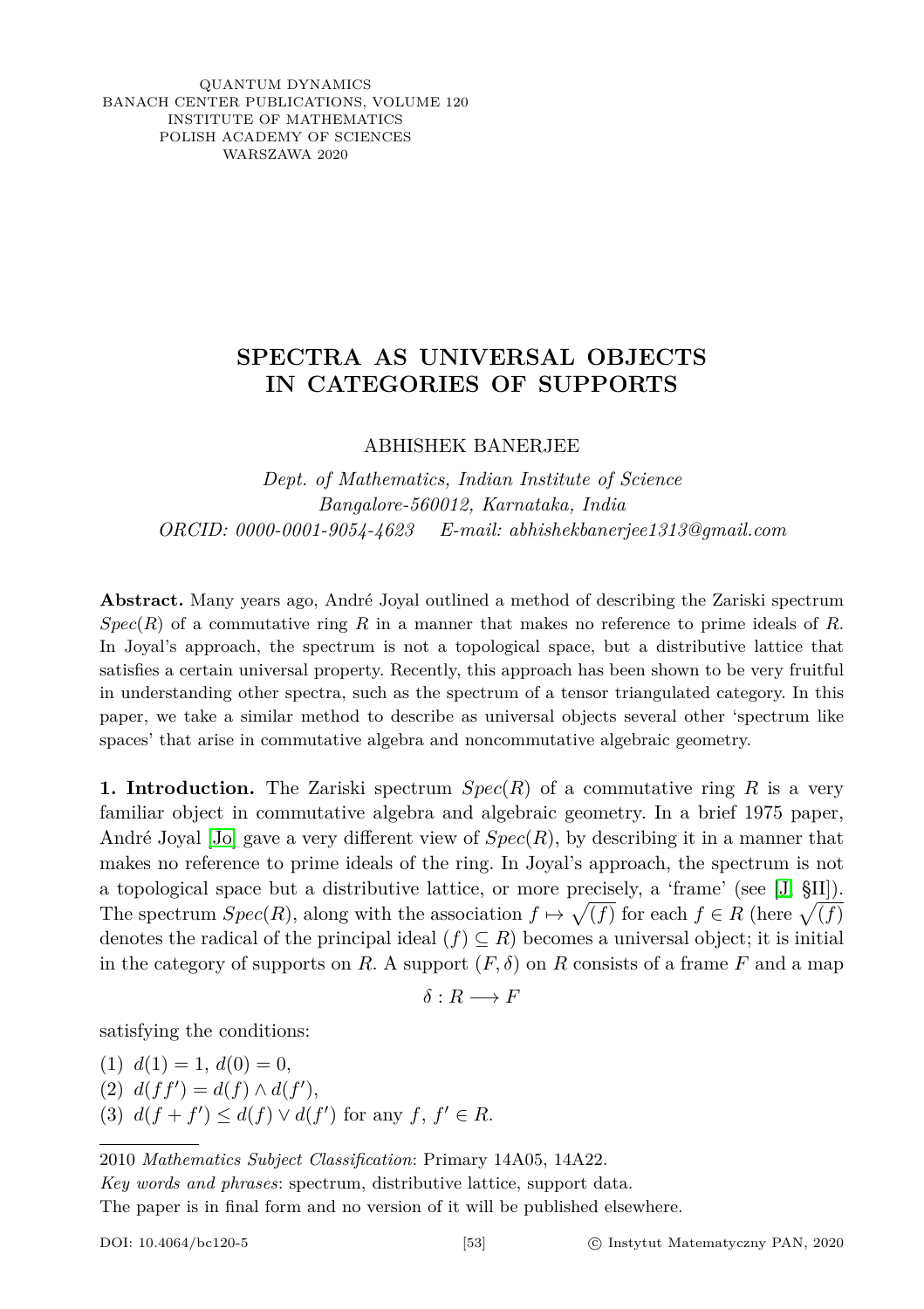## 54 A. BANERJEE

Therefore, the spectrum  $Spec(R)$  is identified with the lattice of radical ideals in the ring *R*. This description goes well with the larger idea of "point-free topology," where topological spaces are studied by replacing them with the frame of their open sets. For a full view of this subject, we refer the reader to the book of Johnstone [\[J\]](#page-16-1).

More recently, Kock and Pitsch [\[KP\]](#page-16-2) showed that a similar frame-theoretic approach may be used to describe the spectrum *Spec*(T) of a tensor triangulated category (T,  $\otimes$ , 1) constructed by Balmer [\[Bal\]](#page-15-0). The spectrum *Spec*(T) constructed by Paul Balmer in [\[Bal\]](#page-15-0) brings together a dazzling variety of support theories from various branches of mathematics: from the work of Devinatz, Hopkins and Smith [\[DHS\]](#page-16-3) in homotopy theory to Thomason's classification of thick subcategories in [\[T\]](#page-16-4) and to the study of support varieties in modular representation theory by Benson, Carlson and Rickard [\[BCR\]](#page-16-5).

In this paper, we take the frame-theoretic approach to describe as universal objects several other 'spectrum like spaces' that arise in commutative algebra and noncommutative algebraic geometry. We also build on the lessons learned from our previous work in [\[Ban1\]](#page-15-1), [\[Ban2\]](#page-16-6), [\[Ban3\]](#page-16-7), [\[Ban4\]](#page-16-8), [\[Ban5\]](#page-16-9), both from the study of thick tensor ideals in tensor triangulated categories and from the study of spectral spaces. More precisely, we do the following:

(a) The space *SMod*(*M*) of submodules of a given module *M* over a commutative ring *R* has recently been developed by Finocchiaro, Fontana and Spirito [\[FFS\]](#page-16-10) in course of their work on a topological version of Hilbert's Nullstellensatz. In fact, the authors in [\[FFS\]](#page-16-10) show that *SMod*(*M*) is a 'spectral space' in the sense of Hochster [\[Ho\]](#page-16-11). We construct support data for submodules of *M*: such a support datum  $\Psi = (F, \delta)$  consists of a frame *F* and a map  $\delta : M \longrightarrow F$  satisfying certain conditions. We recover the space *SMod*(*M*) constructed in [\[FFS\]](#page-16-10) as the universal object in the category of support data for submodules of *M*.

(b) We extend Joyal's notion [\[Jo\]](#page-16-0) of support to the case of a commutative graded ring *R* in order to describe the space  $Proj(R)$ . Indeed, we show that the frame of open subsets of  $Proj(R)$  can be obtained as a universal support datum for the graded ring R as well as the frame of homogeneous radical ideals in *R*.

Thereafter, we consider more generally, the collection of 'homogeneous Ψ-closed ideals' (see Definition [3.7\)](#page-8-0) in place of 'homogeneous radical ideals,' where  $\Psi = (F, \delta)$  is a support datum on *R*. Under certain conditions, we show that the homogeneous  $\Psi$ -closed ideals form a frame  $hRad^{\Psi}(R)$ , which is further isomorphic to a frame obtained from a certain universal factorization of a morphism of supports. When equipped with the 'lower interval topology' (see, for instance, [\[J,](#page-16-1) §II.1.8]), the frame  $hRad^{\Psi}(R)$  gives a spectral space. In the particular case of the initial support  $Proj(R)$ , this yields a projective version of the topological Nullstellensatz developed by Finocchiaro, Fontana and Spirito [\[FFS\]](#page-16-10).

(c) For an abelian category A, its spectrum S*pec*(A) was developed by A. Rosenberg in [\[R1\]](#page-16-12), [\[R2\]](#page-16-13), [\[R3\]](#page-16-14) with a view towards building noncommutative algebraic geometry. When applied to the category of modules over a (not necessarily commutative) ring, this gives a highly versatile theory of 'noncommutative local algebra' (see [\[R1\]](#page-16-12)). Since this noncommutative local algebra is based on the category of modules instead of the ring itself, there is Morita invariance built into the theory. The spectrum construction of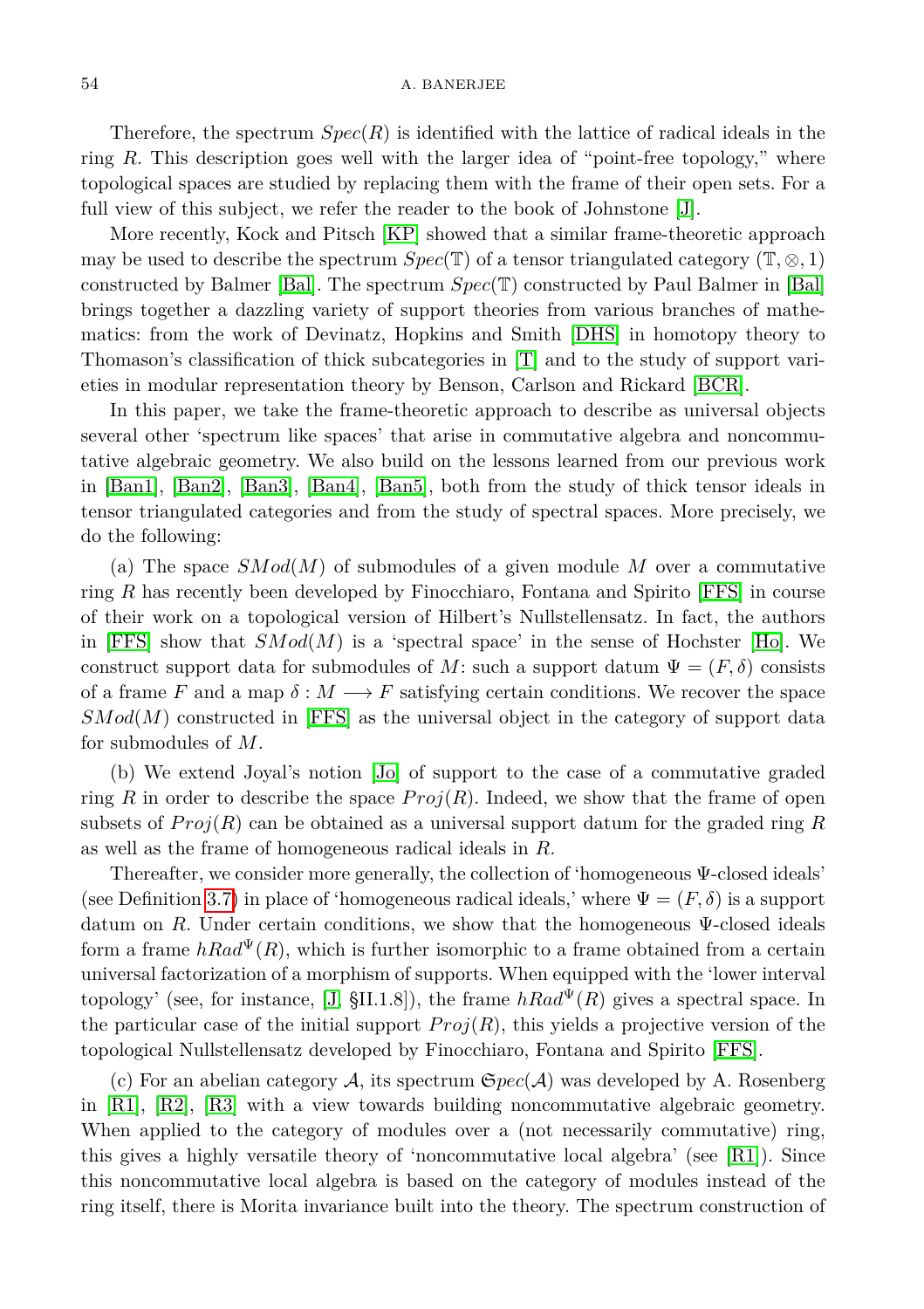Rosenberg also allows us to recover a scheme from its category of quasi-coherent sheaves, suggesting that this is a possible way of studying 'noncommutative schemes.'

We take a support datum  $\Psi$  on a locally noetherian Grothendieck category  $\mathcal A$  to consist of a frame *F* and a certain kind of map

$$
\phi: \mathcal{A}_{fg} \longrightarrow F
$$

where  $\mathcal{A}_{fg} \subseteq \mathcal{A}$  is the full subcategory of finitely generated objects of  $\mathcal{A}$ . Since  $\mathcal{A}$  is locally noetherian,  $A_{fq}$  is in fact an abelian category. Finally, we show that the spectrum S*pec*(A) as constructed by Rosenberg is weakly initial in the category of support data on A.

**2. Frames of submodules.** We recall (see, for instance, [\[J,](#page-16-1) Chapter I]) that a lattice is a partially ordered set  $(L, \leq)$  such that every finite subset  $S \subseteq L$  has a least upper bound (known as the join  $\bigvee_{s \in S} s$ ) and a greatest lower bound (known as the meet  $\bigwedge_{s \in S} s$ ). In particular, any lattice *L* has a least element that we denote by 0 and a top element that we will denote by 1. A frame *F* is a complete lattice such that finite meets distribute over arbitrary joins, i.e.,

$$
a\wedge\Bigl(\bigvee_{s\in S} s\Bigr)=\Bigl(\bigvee_{s\in S} (a\wedge s)\Bigr)
$$

for any  $a \in F$  and any (not necessarily finite) subset  $S \subseteq F$ . A morphism of frames is a function that preserves finite meets and arbitrary joins. If *X* is any topological space, the lattice  $\Omega X$  of its open sets always forms a frame. For more on the study of topological spaces by means of frames, we refer the reader to [\[J\]](#page-16-1).

Throughout this section, we let *R* be a commutative ring and let *M* be an *R*-module. Let  $SMod(M)$  be the set of all submodules of M. In [\[FFS\]](#page-16-10), it was shown that  $SMod(M)$ is actually a spectral space in the sense of Hochster [\[Ho\]](#page-16-11), with a subbasis of open sets given by the collection

$$
D(m) := \{ N \in SMod(M) \mid m \notin N \}, \quad m \in M.
$$

For any finite subset  $S \subseteq M$ , we set  $D(S) := \bigcap_{m \in S} D(m)$ . For the sake of convenience, we also set  $V(S) := SMod(M) \setminus D(S)$  for any finite subset  $S \subseteq M$ .

<span id="page-2-0"></span>LEMMA 2.1. For any finite subset  $S = \{m_1, \ldots, m_k\} \subseteq M$ , the open set  $D(S) \subseteq$ *SMod*(*M*) *is quasi-compact.*

*Proof.* We consider a covering  $D(S) \subseteq \bigcup_{i \in I} D(n_i)$  of  $D(S)$  by means of subbasic open sets  $\{D(n_i)\}_{i\in I}$  with each  $n_i \in M$ . Taking complements, we now obtain

$$
V(S) = V(m_1) \cup \ldots \cup V(m_k) \supseteq \bigcap_{i \in I} V(n_i).
$$

Let *N* be the submodule generated by the collection  $\{n_i\}_{i\in I}$ . Clearly,  $\{N\} \in V(n_i)$  for each  $i \in I$ . For the sake of definiteness, suppose that  $\{N\} \in V(m_1)$ , i.e.,  $m_1 \in N$ . Then, there exists a finite subset  $J \subseteq I$  such that  $m_1$  lies in the submodule generated by  $\{n_j\}_{j \in J}$ . It follows that  $D(m_1) \subseteq \bigcup_{j \in J} D(n_j)$ . In particular, this gives  $D(S) = D(m_1) \cap \ldots \cap$ *D*( $m_k$ ) ⊆ *D*( $m_1$ ) ⊆  $\bigcup_{j \in J} D(n_j)$ . By the Alexander subbase theorem (see, for instance,  $[S, Tag 08ZP],$  $[S, Tag 08ZP],$  it follows that  $D(S)$  is quasi-compact.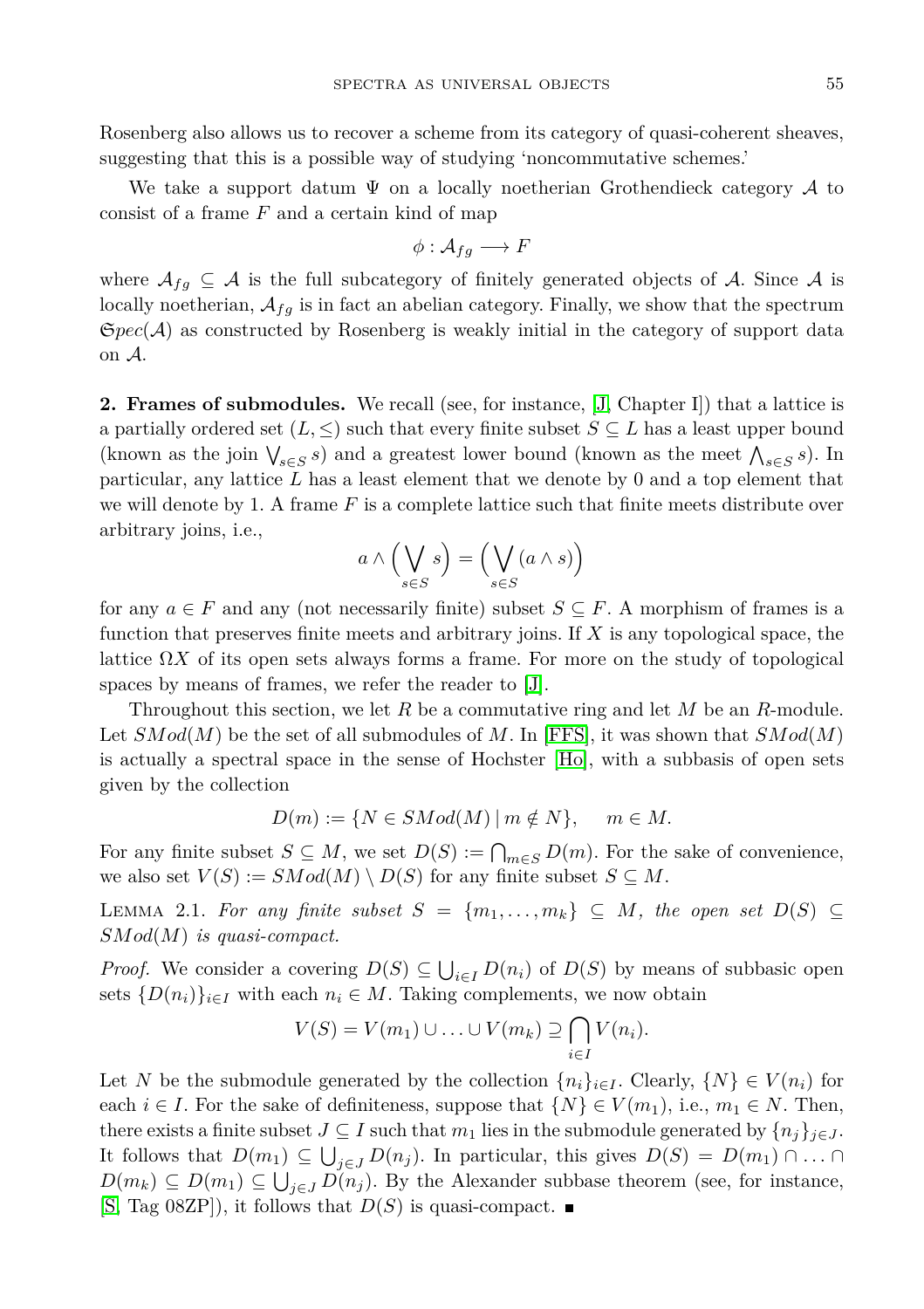We consider the frame Ω*SMod*(*M*) of open sets of *SMod*(*M*). Every element *m* ∈ *M* is associated to an open set  $D(m) \in \Omega SMod(M)$ . More generally, we now introduce the notion of a support datum for submodules of *M*.

<span id="page-3-0"></span>Definition 2.2. Let *R* be a commutative ring and let *M* be an *R*-module. A *support datum*  $\Psi = (F, \delta)$  for submodules of *M* consists of a frame *F* and a map

$$
\delta: M \longrightarrow F
$$

satisfying the following conditions:

(1)  $\delta(0) = 0_F$ , where  $0_F$  denotes the least element of the frame *F*,

(2) for any  $m_1, m_2 \in M$ , we have  $\delta(m_1 + m_2) \leq \delta(m_1) \vee \delta(m_2)$ ,

(3) for any  $a \in R$  and  $m \in M$ , we have  $\delta(am) \leq \delta(m)$ .

A morphism  $f: \Psi \longrightarrow \Psi'$  of support data from  $\Psi = (F, \delta)$  to  $\Psi' = (F', \delta')$  consists of a morphism  $f : F \longrightarrow F'$  of frames such that  $f \circ \delta = \delta'$ .

We notice that if  $N \subseteq M$  is a submodule generated by a set  $\{n_i\}_{i \in I}$ , conditions (2) and (3) in Definition [2.2](#page-3-0) together imply that

<span id="page-3-1"></span>
$$
\delta(n) \le \bigvee_{i \in I} \delta(n_i) \tag{2.1}
$$

for any element  $n \in N$ .

It is evident that the pair  $\Psi_0 = (\Omega SMod(M), D)$  is a support datum for submodules of M. Given an arbitrary support datum  $\Psi = (F, \delta)$ , we proceed to define  $f_{\Psi}: \Omega SMod(M) \longrightarrow F$  by setting

<span id="page-3-2"></span>
$$
f_{\Psi}(D(\{m_1,\ldots,m_k\})) = \delta(m_1) \wedge \ldots \wedge \delta(m_k)
$$
\n(2.2)

for each finite subset  $S = \{m_1, \ldots, m_k\} \subseteq M$ . As *S* varies over all finite subsets of *M*, the  $D(S)$  form a basis for the topology on  $SMod(M)$ . As such, if  $U \in \Omega SMod(M)$  is an open set with  $U = \bigcup_{i \in I} D(S_i)$ , we set

<span id="page-3-3"></span>
$$
f_{\Psi}(U) := \bigvee_{i \in I} f_{\Psi}(D(S_i)).
$$
\n(2.3)

<span id="page-3-4"></span>LEMMA 2.3. *The association*  $f_{\Psi} : \Omega SMod(M) \longrightarrow F$  *is well-defined.* 

*Proof.* Let  $S = \{m_1, \ldots, m_k\} \subseteq M$  be a finite set and let  $\{S_i\}_{i \in I}$  be a collection of finite subsets of *M* such that  $D(S) \subseteq \bigcup_{i \in I} D(S_i)$ . It suffices to check that

$$
\delta(m_1) \wedge \ldots \wedge \delta(m_k) \leq \bigvee_{i \in I} \Bigl(\bigwedge_{n_{ij} \in S_i} \delta(n_{ij})\Bigr).
$$

From Lemma [2.1,](#page-2-0) we know that  $D(S)$  is quasi-compact and so we can choose a finite subset  $I' \subseteq I$  such that  $D(S) \subseteq \bigcup_{i \in I'} D(S_i)$ . Taking complements, we obtain:

$$
V(S) = V(m_1) \cup \ldots \cup V(m_k) \supseteq \bigcap_{i \in I'} \left( \bigcup_{n_{ij} \in S_i} V(n_{ij}) \right) = \bigcup_{\substack{T \subseteq \coprod_{i \in I'} S_i \\ |T \cap S_i| = 1 \ \forall i \in I'}} \left( \bigcap_{n \in T} V(n) \right). \tag{2.4}
$$

For each  $T \subseteq \coprod_{i \in I'} S_i$  such that  $T \cap S_i$  is a singleton for all  $i \in I'$ , we let  $N_T \subseteq M$  be the submodule generated by elements  $n \in T$ . Then, we can choose some integer  $1 \leq k \leq k$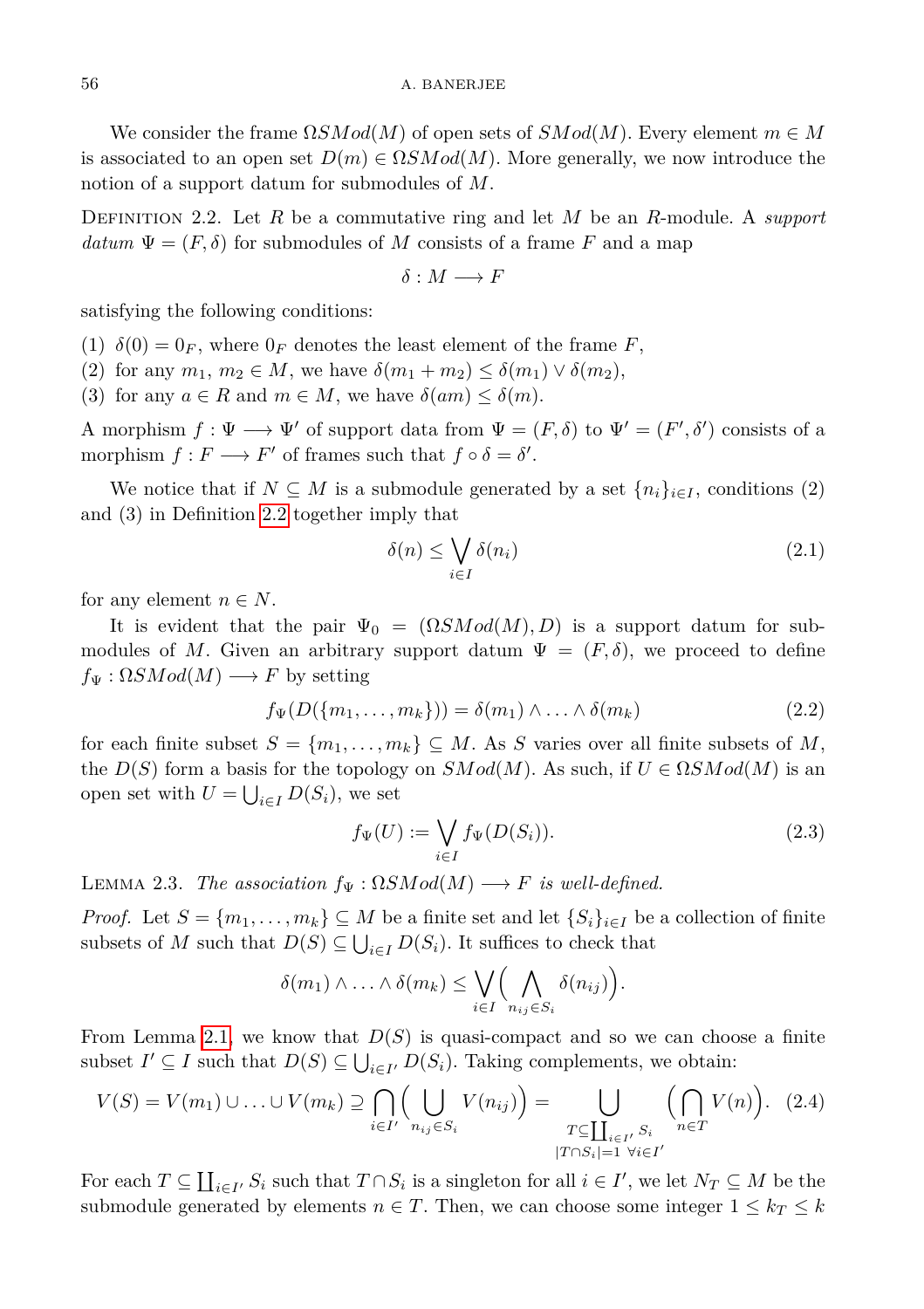such that  $m_{k_T} \in N_T$ . From [\(2.1\)](#page-3-1), it follows that  $\delta(m_{k_T}) \leq \bigvee_{n \in T} \delta(n)$ . We now obtain

$$
\delta(m_1) \wedge \ldots \wedge \delta(m_k) \leq \bigwedge_{\substack{T \subseteq \coprod_{i \in I'} S_i \\ |T \cap S_i| = 1 \ \forall i \in I' \\ \vdots \\ T \subseteq \coprod_{i \in I'} S_i}} \delta(m_{k_T})
$$
\n
$$
\leq \bigwedge_{\substack{T \subseteq \coprod_{i \in I'} S_i \\ |T \cap S_i| = 1 \ \forall i \in I'}} \left(\bigvee_{n \in T} \delta(n)\right) = \bigvee_{i \in I'} \left(\bigwedge_{n_{ij} \in S_i} \delta(n_{ij})\right) \leq \bigvee_{i \in I} \left(\bigwedge_{n_{ij} \in S_i} \delta(n_{ij})\right).
$$

This proves the result.

THEOREM 2.4. Let M be a module over a commutative ring R. Then, the datum  $\Psi_0 =$  $(ΩSMod(M), D)$  *is an initial object in the category of support data for submodules of* M.

*Proof.* Given a support datum  $\Psi = (F, \delta)$  for submodules of M, we will show that  $f_{\Psi}$  as defined in [\(2.2\)](#page-3-2) and [\(2.3\)](#page-3-3) gives a morphism of support data  $f_{\Psi} : \Psi_0 \longrightarrow \Psi$ . From Lemma [2.3,](#page-3-4) we know that  $f_{\Psi} : \Omega SMod(M) \longrightarrow F$  is well-defined at the level of sets.

Further, we know from [\(2.3\)](#page-3-3) that if any open  $U \in \Omega SMod(M)$  can be expressed as a union  $U = \bigcup_{i \in I} D(S_i)$  of some collection of basis elements, we have

$$
f_{\Psi}(U) := \bigvee_{i \in I} f_{\Psi}(D(S_i)).
$$

From this, it is clear that  $f_{\Psi}(\bigcup_{k \in K} U_k) = \bigvee_{k \in K} f_{\Psi}(U_k)$  for any collection  $\{U_k\}_{k \in K}$  of elements from  $\Omega SMod(M)$ , i.e.,  $f_{\Psi}$  preserves arbitrary joins. We now consider elements  $U, V \in \Omega SMod(M)$  and their intersection  $U \cap V$ , i.e., their meet in  $SMod(M)$ . If we write  $U = \bigcup_{i \in I} D(S_i)$  and  $V = \bigcup_{j \in J} D(T_j)$  as unions of basis elements, we get:

$$
f_{\Psi}(U \cap V) = f_{\Psi}\Big(\Big(\bigcup_{i \in I} D(S_i)\Big) \cap \Big(\bigcup_{j \in J} D(T_j)\Big)\Big) = f_{\Psi}\Big(\bigcup_{(i,j) \in I \times J} D(S_i) \cap D(T_j)\Big)
$$
  
\n
$$
= f_{\Psi}\Big(\bigcup_{(i,j) \in I \times J} D(S_i \cup T_j)\Big) = \bigvee_{(i,j) \in I \times J} f_{\Psi}(D(S_i \cup T_j))
$$
  
\n
$$
= \bigvee_{(i,j) \in I \times J} (f_{\Psi}(D(S_i)) \wedge f_{\Psi}(D(T_j)))
$$
  
\n
$$
= \Big(\bigvee_{i \in I} f_{\Psi}(D(S_i))\Big) \wedge \Big(\bigvee_{j \in J} f_{\Psi}(D(T_j))\Big) = f_{\Psi}(U) \wedge f_{\Psi}(V).
$$

It remains to show that  $f_{\Psi} : \Psi_0 \longrightarrow \Psi = (F, \delta)$  is unique. We know from [\(2.2\)](#page-3-2) and [\(2.3\)](#page-3-3) that  $f_{\Psi}$  is defined by setting  $f_{\Psi}(D(m)) = \delta(m)$  for each  $m \in M$  and extending by means of finite meets and arbitrary joins. This proves the result.

**3.** Support data and *Proj* of a graded ring. Throughout this section, we let  $R =$  $\bigoplus_{i\geq 0} R_i$  be a commutative graded ring. We recall that an ideal  $I \subseteq R$  is said to be homogeneous if it is generated by homogeneous elements. In other words, if  $f \in I$  can be expressed as a sum  $f = f_0 + \ldots + f_n$  with each  $f_i \in R_i$ , we have  $f_i \in I$  for every  $0 \leq i \leq n$ . Suppose that a homogeneous ideal  $\mathfrak{p} \subseteq R$  is such that given  $ab \in \mathfrak{p}$  with *a, b* homogeneous, we have either  $a \in \mathfrak{p}$  or  $b \in \mathfrak{p}$ . Then,  $\mathfrak{p}$  is prime (see, for instance, [\[S,](#page-16-15) Tag 00JM]).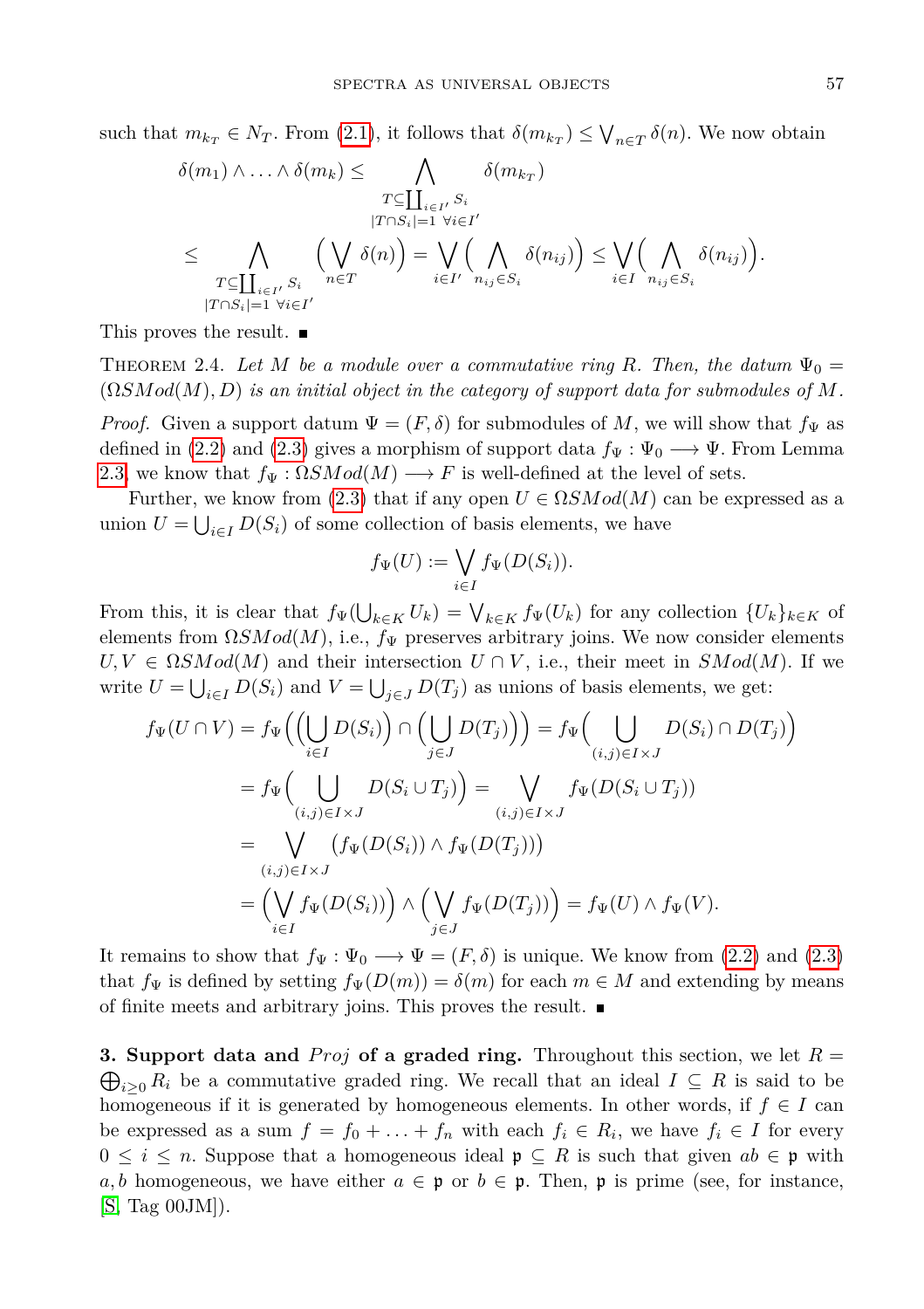## 58 A. BANERJEE

By definition, *P roj*(*R*) consists of all homogeneous prime ideals p of *R* such that  $R_+ := \bigoplus_{i>0} R_i \nsubseteq \mathfrak{p}$ . Since  $Proj(R) \subseteq Spec(R)$ , there is an induced subspace topology on  $Proj(R)$ . We let  $R_+^h$  denote the collection of all homogeneous elements in R of degree  $> 0$ . We know that a basis for  $Proj(R)$  is given by the collection (see [\[S,](#page-16-15) Tag 00JP])

$$
D_+(f) := \{ \mathfrak{p} \in Proj(R) \mid f \notin \mathfrak{p} \}
$$

as *f* varies over all the elements of  $R_+^h$ . It is also clear from the definition that  $D_+(ff') =$  $D_{+}(f) \cap D_{+}(f')$  for any  $f, f' \in R_{+}^{h}$ .

We now extend Joyal's notion (see [\[Jo\]](#page-16-0)) of a support of a commutative ring to the graded case. We note that the following notion is somewhat implicit in the work of Coquand, Lombardi and Schuster [\[CLS1\]](#page-16-16), [\[CLS2\]](#page-16-17). However, the authors in [\[CLS1\]](#page-16-16) and [\[CLS2\]](#page-16-17) stick to the case of a graded ring  $R = \bigoplus_{i \geq 0} R_i$  generated as an  $R_0$ -algebra by finitely many homogeneous elements in degree 1.

<span id="page-5-0"></span>DEFINITION 3.1. Let  $R = \bigoplus_{i \geq 0} R_i$  be a commutative graded ring and let  $R_+^h$  be the collection of its homogeneous elements of degree  $> 0$ . A *support datum*  $\Psi = (F, \delta)$  for *R* consists of a frame *F* and a map

$$
\delta: R_+^h \cup \{0\} \longrightarrow F
$$

satisfying the following conditions:

- (1)  $\delta(0) = 0_F$ , where  $0_F$  is the bottom element of the frame *F*;
- (2)  $\delta(f f') = \delta(f) \wedge \delta(f')$  for any  $f, f' \in R_+^h \cup \{0\};$
- (3) if  $f, f' \in R_+^h \cup \{0\}$  are such that  $f + f' \in R_+^h \cup \{0\}$ , then  $\delta(f + f') \leq \delta(f) \vee \delta(f')$ ;
- (4) if  $1_F$  is the top element of the frame *F*, then  $\bigvee_{f \in R_+^h} \delta(f) = 1_F$ .

A morphism  $f: \Psi = (F, \delta) \longrightarrow (F', \delta')$  of support data consists of a morphism  $f: F \longrightarrow F'$ of frames such that  $f \circ \delta = \delta'$ .

The collection  $\Omega Proj(R)$  of open sets of  $Proj(R)$  forms a frame. As such, it is evident that the association

$$
\delta_0: R_+^h \longrightarrow \Omega Proj(R) \quad f \mapsto D_+(f)
$$

gives a support datum for *R* which we denote by  $\Psi_0 = (\Omega Proj(R), \delta_0)$ . For the sake of convenience, we set  $\delta_0(0) = D_+(0)$  to be the empty set considered as an open subset of  $Proj(R)$ , i.e., an element of the frame  $\Omega Proj(R)$ . We also notice that if  $f \in R_+^h$  is nilpotent, then condition (2) gives  $\delta(f) = 0_F$ .

<span id="page-5-1"></span>LEMMA 3.2. Let *I* be a homogeneous ideal and let  $\{f_j\}_{j \in J}$  be a set of homogeneous *elements generating I. Suppose that*  $\Psi = (F, \delta)$  *is a support datum for R. Then, any homogeneous*  $f \in I$  *satisfies* 

$$
\delta(f) \le \bigvee_{j \in J} \delta(f_j).
$$

*Proof.* Suppose that  $\deg(f) = k$ . Since *f* lies in the ideal generated by  $\{f_i\}_{i \in J}$ , we can find a finite subcollection  $f_1, \ldots, f_n$  of elements from  $\{f_j\}_{j \in J}$  and some  $a_1, \ldots, a_n \in R$ such that

$$
f = a_1 f_1 + \ldots + a_n f_n.
$$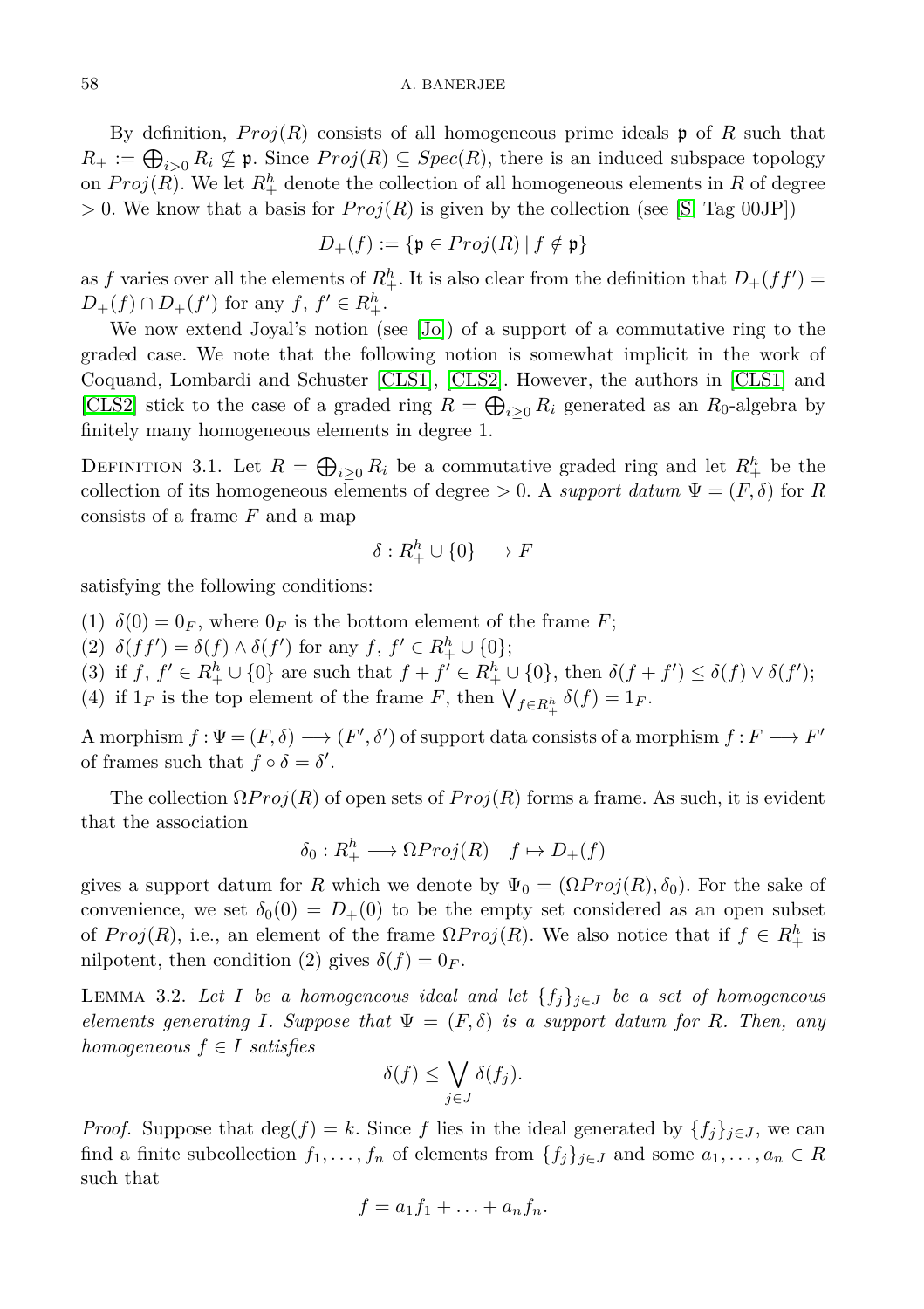For each  $1 \leq l \leq n$ , let  $d_l := \deg(f_l)$  and  $a_l^{(k-d_l)}$  be the component of  $a_l$  in degree  $(k-d_l)$ . Since *f* is homogeneous of degree *k*, we obtain

$$
f = \sum_{l=1}^{n} a_l^{(k-d_l)} f_l.
$$

From conditions (2) and (3) in Definition [3.1,](#page-5-0) we now get

$$
\delta(f) \leq \bigvee_{l=1}^{n} \left( \delta(a_l^{(k-d_l)}) \wedge \delta(f_l) \right) \leq \bigvee_{l=1}^{n} \delta(f_l) \leq \bigvee_{j \in J} \delta(f_j).
$$

This proves the result.

We also recall here the following well known facts on graded rings.

<span id="page-6-0"></span>Lemma 3.3.

- (a) Let  $\mathfrak{p} \subseteq R$  *be a prime ideal and*  $\mathfrak{p}^h$  *be the ideal generated by the homogeneous elements* of  $\mathfrak{p}$ *. Then,*  $\mathfrak{p}^h$  *is a homogeneous prime ideal of R.*
- (b) Let  $I \subseteq R$  be a homogeneous ideal. Then, the radical  $\sqrt{I}$  of  $I$  equals the intersection *of all homogeneous prime ideals containing I.*
- (c) Let  $f \in R_+^h$ . Then,  $D_+(f) = \phi$  if and only if  $f$  is nilpotent.

*Proof.* The result of (a) is given in [\[S,](#page-16-15) Tag 00JT]. For part (b), we notice that if *I* is a homogeneous ideal and  $I \subseteq \mathfrak{p}$  for some prime ideal  $\mathfrak{p}$ , we have  $I \subseteq \mathfrak{p}^h$ . From part (a), we see that  $p^h$  is a homogeneous prime ideal. This proves (b).

For (c), it is clear that if  $f \in R_+^h$  is nilpotent, then  $D_+(f) = \phi$ . Conversely, if  $f \in R_+^h$ is not nilpotent, there is a prime ideal  $\mathfrak{p} \subseteq R$  such that  $f \notin \mathfrak{p}$ . Then,  $f \notin \mathfrak{p}^h \subseteq \mathfrak{p}$ . We cannot have  $R_+ \subseteq \mathfrak{p}^h$  because  $f \in R_+^h \subseteq R_+$  and  $f \notin \mathfrak{p}^h$ . We conclude that  $\mathfrak{p}^h \in Proj(R)$ and hence  $\mathfrak{p}^h \in D_+(f)$ , i.e.,  $D_+(f) \neq \emptyset$ .

<span id="page-6-1"></span>PROPOSITION 3.4. Let  $\Psi = (F, \delta)$  be a support datum for  $R = \bigoplus_{i \geq 0} R_i$ . Let  $f \in R_+^h \cup \{0\}$ *and let*  $\{f_j\}_{i\in J}$  *be a collection of elements from*  $R_+^h \cup \{0\}$  *such that*  $\overline{D}_+(f) \subseteq \bigcup_{j\in J} D_+(f_j)$ *. Then*

$$
\delta(f) \le \bigvee_{j \in J} \delta(f_j).
$$

*Proof.* If some  $f_j$  equals 0, we know that  $D_+(f_j) = \phi$  and hence we may exclude it from the covering of  $D_+(f)$ . Therefore, we suppose that every  $f_j \in R_+^h$ . Let *I* be the homogeneous ideal generated by the collection  $\{f_j\}_{j\in J}$ .

If  $f = 0$ , the result is obvious. Therefore, we assume that  $f \in R_+^h$ . Let  $\mathfrak p$  be a homogeneous prime ideal containing *I*. Since  $D_+(f) \subseteq \bigcup_{j \in J} D_+(f_j)$ , it follows that  $\mathfrak{p} \notin D_+(f)$ . Then, either  $f \in \mathfrak{p}$  or  $R_+ \subseteq \mathfrak{p}$ . But if  $R_+ \subseteq \mathfrak{p}$ , then  $f \in R_+^h \subseteq R_+ \subseteq \mathfrak{p}$  and it still follows that  $f \in \mathfrak{p}$ . From Lemma [3.3,](#page-6-0) we now see that  $f \in \sqrt{I}$ , i.e.,  $f^n \in I$  for some  $n \in \mathbb{N}$ . Since f is homogeneous, so is  $f<sup>n</sup>$ . From Lemma [3.2,](#page-5-1) it now follows that

$$
\delta(f^n) \le \bigvee_{j \in J} \delta(f_j).
$$

<span id="page-6-2"></span>Finally, from Definition [3.1,](#page-5-0) it is clear that  $\delta(f^n) = \delta(f)$ . This proves the result.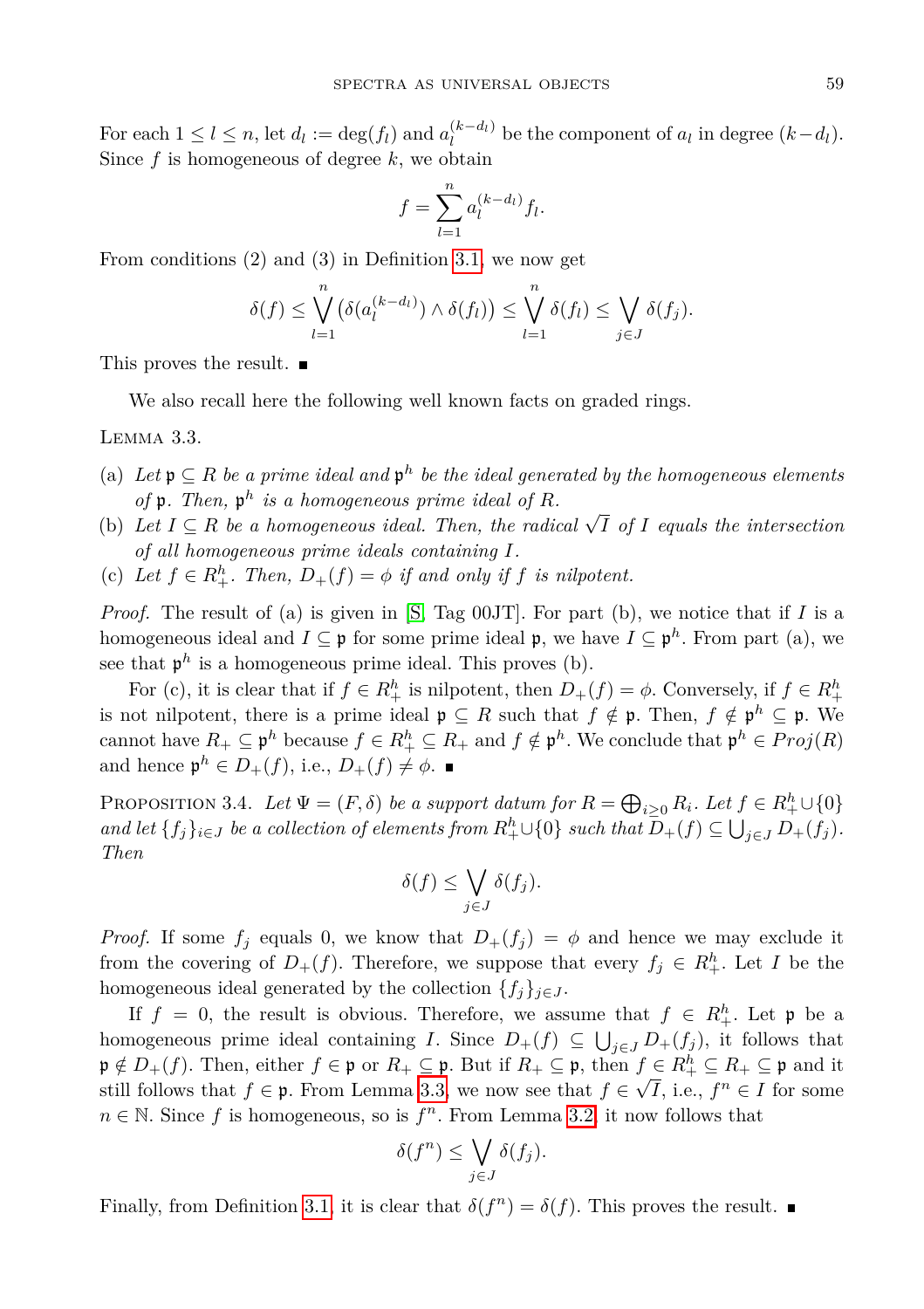## 60 A. BANERJEE

THEOREM 3.5. Let  $\Psi = (F, \delta)$  be a support datum for a commutative graded ring  $R =$  $\bigoplus_{i\geq 0} R_i$ . Then, there exists a unique morphism  $f_{\Psi}$  :  $\Psi_0 = (\Omega Proj(R), \delta_0) \longrightarrow \Psi =$  $(F, \delta)$ .

*Proof.* For any open set  $U \subseteq Proj(R)$ , i.e., any  $U \in \Omega Proj(R)$ , we set

<span id="page-7-1"></span><span id="page-7-0"></span>
$$
f_{\Psi}(U) := \bigvee_{D_+(f) \subseteq U} \delta(f). \tag{3.1}
$$

Then, Proposition [3.4](#page-6-1) shows that [\(3.1\)](#page-7-0) gives a well-defined map  $f_{\Psi}: \Omega Proj(R) \longrightarrow F$ that is compatible with arbitrary joins. Due to Proposition [3.4,](#page-6-1) it also follows that  $f_{\Psi}(D_{+}(f)) = \delta(f)$  for any  $f \in R_{+}^{h}$ . For  $f, f' \in R_{+}^{h}$  we now see that

$$
f_{\Psi}(D_{+}(f) \cap D_{+}(f')) = f_{\Psi}(D_{+}(f f')) = \delta(f f')
$$
  
=  $\delta(f) \wedge \delta(f') = f_{\Psi}(D_{+}(f)) \wedge f_{\Psi}(D_{+}(f')).$  (3.2)

Since finite meets distribute over arbitrary joins in the frame *F*, it follows from [\(3.2\)](#page-7-1) that  $f_{\Psi}: \Omega Proj(R) \longrightarrow F$  preserves finite meets. The uniqueness of  $f_{\Psi}$  is clear.

For the remainder of this section, we suppose that the homogeneous elements of degree zero in  $R$  form a field, i.e.,  $R_0$  is a field. This implies in particular that every proper homogeneous ideal  $I \subseteq R$  must be contained in  $R_+$ . Indeed, if  $x \in I$  and  $x_0$  is the component of x in degree 0, we must have  $x_0 \in I$  (since I is homogeneous). But then  $x_0 \in R_0$  is a unit unless  $x_0 = 0$ .

For any homogeneous ideal  $I \subseteq R$ , we now set

<span id="page-7-2"></span>
$$
V_{+}(I) := \{ \mathfrak{p} \in Proj(R) \mid I \subseteq \mathfrak{p} \}. \tag{3.3}
$$

Further, we let *hRad*(*R*) denote the collection of all proper and homogeneous radical ideals of R. Since  $R_0$  is a field,  $R_+$  is a radical ideal. We now make  $hRad(R)$  into a frame as follows:

- (1) For any  $I_1, I_2 \in hRad(R)$ , their meet is given by the intersection  $I_1 \cap I_2$ .
- (2) For any family of ideals  $\{I_k\}_{k\in K}$  in  $hRad(R)$ , their join is given by taking the radical of their sum, i.e., by taking the ideal  $\sqrt{\sum_{k \in K} I_k}$ . We notice that since each  $I_k \subseteq R_+$ , so is their join  $\sqrt{\sum_{k \in K} I_k} \subseteq R_+$ .

<span id="page-7-4"></span>**PROPOSITION 3.6.** *There is an isomorphism of frames between*  $hRad(R)$  *and*  $\Omega Proj(R)$ *given by the association*

<span id="page-7-3"></span>
$$
I \mapsto Proj(R) \setminus V_+(I). \tag{3.4}
$$

*Proof.* From the definition in [\(3.3\)](#page-7-2), it is clear that  $V_+(I_1 \cap I_2) = V_+(I_1) \cup V_+(I_2)$  for any  $I_1, I_2 \in hRad(R)$ . Also, if  $\{I_k\}_{k \in K}$  is a family of ideals in  $hRad(R)$ , then

$$
V_{+}\left(\sqrt{\sum_{k\in K}I_{k}}\right)=V_{+}\left(\sum_{k\in K}I_{k}\right)=\bigcap_{k\in K}V_{+}(I_{k}).
$$

This shows that the association in [\(3.4\)](#page-7-3) is a morphism of frames. Additionally, we know that every closed set in  $Proj(R)$  is of the form  $V_+(I)$  for some homogeneous radical ideal  $I \subseteq R$  (see [\[S,](#page-16-15) Tag 00JP]). For the case of  $I = R$ , we see from the definition of *Proj*(*R*) that  $V_+(R) = V_+(R_+) = \phi$ . Since  $R_+ \in hRad(R)$ , we see that the collection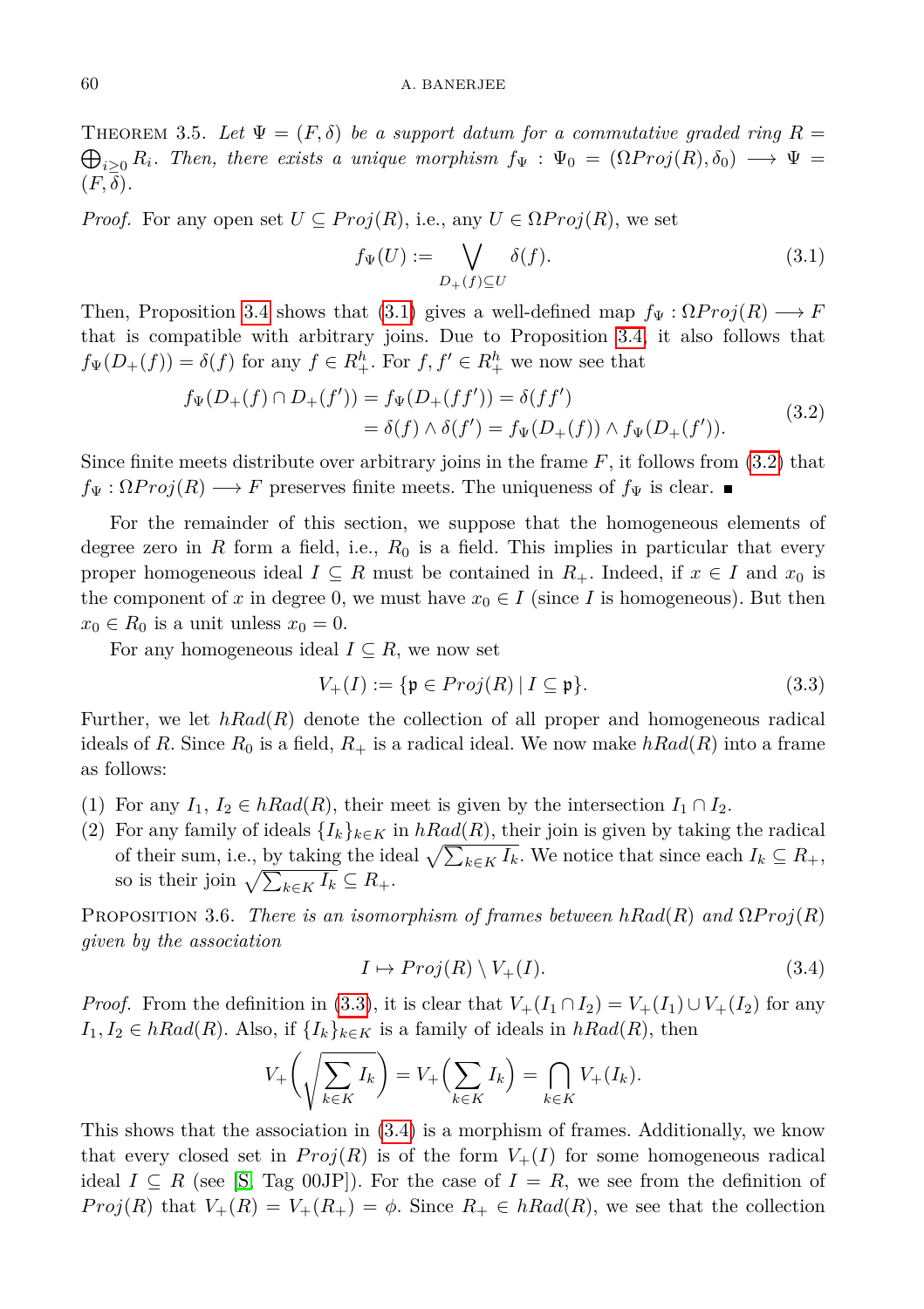of all  ${V_+(I)}$  as *I* varies over all elements of  $hRad(R)$  exhausts all the closed sets in  $Proj(R)$ .

It remains to show that if  $V_+(I_1) = V_+(I_2)$  for any  $I_1, I_2 \in hRad(R)$ , then  $I_1 = I_2$ . Since the proper homogeneous ideals of *R* are all contained in  $R_{+}$ , the only homogeneous prime ideals containing some  $I \in hRad(R)$  are  $R_+$  and the prime ideals in  $V_+(I)$ . From Lemma [3.3](#page-6-0) it now follows that

$$
I_1 = \sqrt{I_1} = R_+ \cap \left( \bigcap_{\mathfrak{p} \in V_+(I_1)} \mathfrak{p} \right) = R_+ \cap \left( \bigcap_{\mathfrak{p} \in V_+(I_2)} \mathfrak{p} \right) = \sqrt{I_2} = I_2.
$$

This proves the result.

The following definition is motivated by [\[Ban5,](#page-16-9) Definition 2.3] which referred to the case of thick tensor ideals in tensor triangulated categories.

<span id="page-8-0"></span>DEFINITION 3.7. Let  $\Psi = (F, \delta)$  be a support datum for R. We will say that a homogeneous ideal  $I \subseteq R$  is  $\Psi$ -closed if it satisfies:

$$
\delta(f) \le \bigvee_{f' \in R_+^h \cap I} \delta(f') \implies f \in I
$$

for any homogeneous element  $f \in R_+^h \cup \{0\}$ . It is clear that any such homogeneous ideal is also radical. As such, the collection of all homogeneous Ψ-closed ideals will be denoted by  $hRad^{\Psi}(R)$ .

Given a support datum  $\Psi = (F, \delta)$ , we know from Theorem [3.5](#page-6-2) that we have an induced morphism  $f_{\Psi} : \Omega Proj(R) \longrightarrow F$ . Combining with Proposition [3.6,](#page-7-4) we might as well say that we have a morphism of frames  $f_{\Psi}: hRad(R) \longrightarrow F$ .

On the other hand, since the category of frames is 'algebraic' (see [\[J,](#page-16-1) §I.3]), we know that any morphism of frames may be factored uniquely as a composition of a regular epimorphism followed by a monomorphism (see  $[J, §II.2.1]$  $[J, §II.2.1]$ ). As such, we factor the morphism  $f_{\Psi}: hRad(R) \longrightarrow F$  as  $i_{\Psi} \circ e_{\Psi}$ , where  $e_{\Psi}: hRad(R) \longrightarrow F^{\Psi}$  is a regular epimorphism and  $i_{\Psi}: F^{\Psi} \longrightarrow F$  is a monomorphism.

<span id="page-8-1"></span>LEMMA 3.8. Let  $I \in hRad(R)$  and  $\Psi = (F, \delta)$  be a support datum on R. Then,  $f_{\Psi}(I) \in F$ *may be expressed as*

$$
f_{\Psi}(I) = \bigvee_{f \in R_+^h \cap I} \delta(f).
$$

*Proof.* Since  $I \in hRad(R)$  is radical, it is clear that for any  $f \in R^h_+$  we have:

$$
f \in I \iff (Proj(R) \setminus D_+(f)) \supseteq V_+(I) \iff D_+(f) \subseteq (Proj(R) \setminus V_+(I)).
$$

Combining  $(3.1)$  and  $(3.4)$ , we obtain

$$
f_{\Psi}(I) = \bigvee_{D_{+}(f) \subseteq (Proj(R) \setminus V_{+}(I))} \delta(f) = \bigvee_{f \in R_{+}^{h} \cap I} \delta(f).
$$

<span id="page-8-2"></span>THEOREM 3.9. Let  $R = \bigoplus_{i \geq 0} R_i$  be a commutative graded ring such that  $R_0$  is a field. Let  $\Psi = (F, \delta)$  be a support datum on R. Then, the homogeneous  $\Psi$ -closed ideals of R *form a frame and this frame*  $hRad^{\Psi}(R)$  *<i>is isomorphic to*  $F^{\Psi}$ *.*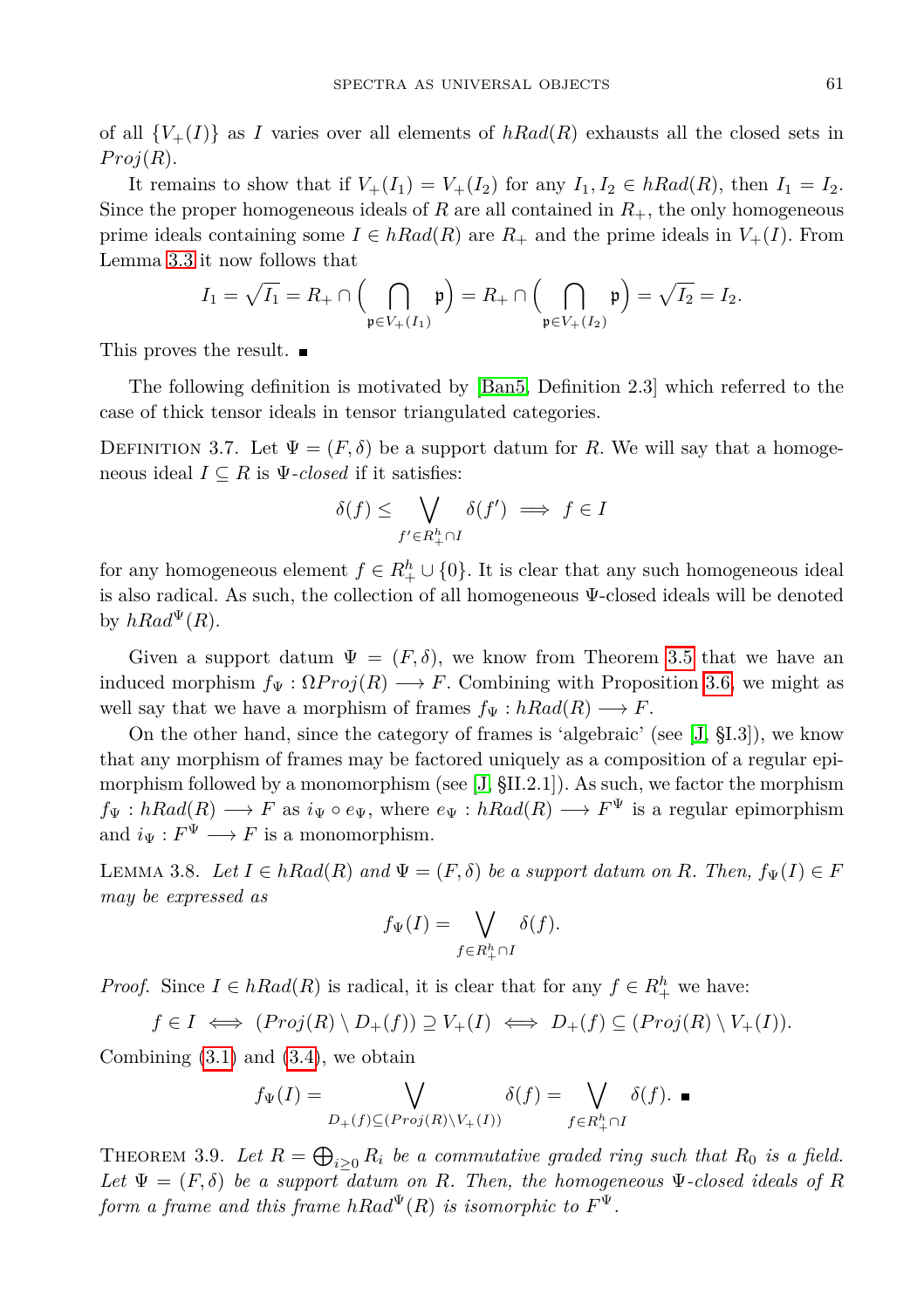*Proof.* We know that the support datum  $\Psi = (F, \delta)$  induces a morphism of frames  $f_{\Psi}: hRad(R) \longrightarrow F$ . Then, we may treat  $f_{\Psi}$  as a functor between the categories obtained by considering the partially ordered sets underlying *hRad*(*R*) and *F*. In this sense, we know that any morphism of frames admits a right adjoint (see [\[J,](#page-16-1) §II.1]) and we let  $g_{\Psi}: F \longrightarrow hRad(R)$  denote the right adjoint of  $f_{\Psi}$ . We should remark here that the adjoint  $g_{\Psi}$  is only a morphism of meet-semilattices and not necessarily a morphism of frames.

We set  $j_{\Psi} := g_{\Psi} \circ f_{\Psi}$ . Then, the composition  $j_{\Psi} : hRad(R) \longrightarrow hRad(R)$  gives a 'nucleus' on the frame  $hRad(R)$  (see [\[J,](#page-16-1) §II.2.2]). Further, from [J, §II.2.2–3], it follows that the fixed points of  $j_{\Psi}$  in  $hRad(R)$  form a frame that is isomorphic to the frame  $F^{\Psi}$ . In order to prove the result, it therefore suffices to show that the fixed points of  $j_{\Psi}$  are the same as the homogeneous Ψ-closed ideals of *R*.

For this, we define  $g: F \longrightarrow hRad(R)$  as follows: for any  $x \in F$  we let  $g(x)$  be the ideal in *R* generated by all the homogeneous elements  $f \in R_+^h \cup \{0\}$  such that  $\delta(f) \leq x$ . We claim that  $g = g_{\Psi}$ , i.e., *g* is right adjoint to  $f_{\Psi}$ . For this, we must verify that

$$
f_{\Psi}(I) \leq x \iff I \subseteq g(x)
$$

for any  $I \in hRad(R)$  and any  $x \in F$ .

First, we suppose that  $f_{\Psi}(I) \leq x$ . From Lemma [3.8,](#page-8-1) it follows that each  $f \in R_+^h \cap I$ satisfies  $\delta(f) \leq x$ . From the definition of  $g(x)$ , it is now clear that  $I \subseteq g(x)$ .

Conversely, suppose that  $I \subseteq g(x)$ . Then, from Lemma [3.2](#page-5-1) and the definition of  $g(x)$ , it follows that any homogeneous element  $f \in g(x)$  satisfies  $\delta(f) \leq x$ . In particular, any element  $f \in I \cap R_+^h$  satisfies  $\delta(f) \leq x$ . It is now clear from Lemma [3.8](#page-8-1) that  $f_{\Psi}(I) \leq x$ .

Thus, we know that  $g = g_{\Psi}$ . It follows that for any  $I \in hRad(R)$ , the ideal  $j_{\Psi}(I)$  =  $(g_{\Psi} \circ f_{\Psi})(I)$  is generated by all  $f \in R_+^h$  such that

<span id="page-9-0"></span>
$$
\delta(f) \le f_{\Psi}(I) = \bigvee_{f' \in R_+^h \cap I} \delta(f'). \tag{3.5}
$$

Then,  $(3.5)$  shows that the fixed points of  $j_{\Psi}$  are exactly the homogeneous  $\Psi$ -closed ideals of R. This proves the result.  $\blacksquare$ 

If we consider the initial support  $(\Omega Proj(R), \delta_0)$  for the commutative graded ring *R*, we notice that for each  $f \in R_+^h \cup \{0\}$ , the open subset  $\delta_0(f) = D_+(f)$  is quasi-compact as a subspace of  $Proj(R)$ . This motivates the next definition.

DEFINITION 3.10. We will say that a support datum  $\Psi = (F, \delta)$  for a commutative graded ring *R is of finite type* if for each  $f \in R_+^h \cup \{0\}$ , the element  $\delta(f)$  is a finite element of the frame *F*. In other words, given any collection  $\{x_j\}_{j\in J}$  of elements of *F* and  $f \in R^h_+ \cup \{0\}$ with  $\delta(f) \leq \bigvee_{j \in J} x_j$ , there exists a finite subset  $J' \subseteq J$  such that  $\delta(f) \leq \bigvee_{j \in J'} x_j$ .

<span id="page-9-1"></span>LEMMA 3.11. Let  $R = \bigoplus_{i \geq 0} R_i$  be a commutative graded ring such that  $R_0$  is a field. Let  $\Psi = (F, \delta)$  be a support datum of finite type on R. Then, every element of the frame  $hRad^{\Psi}(R)$  *of homogeneous*  $\Psi$ -closed ideals is a join of finite elements.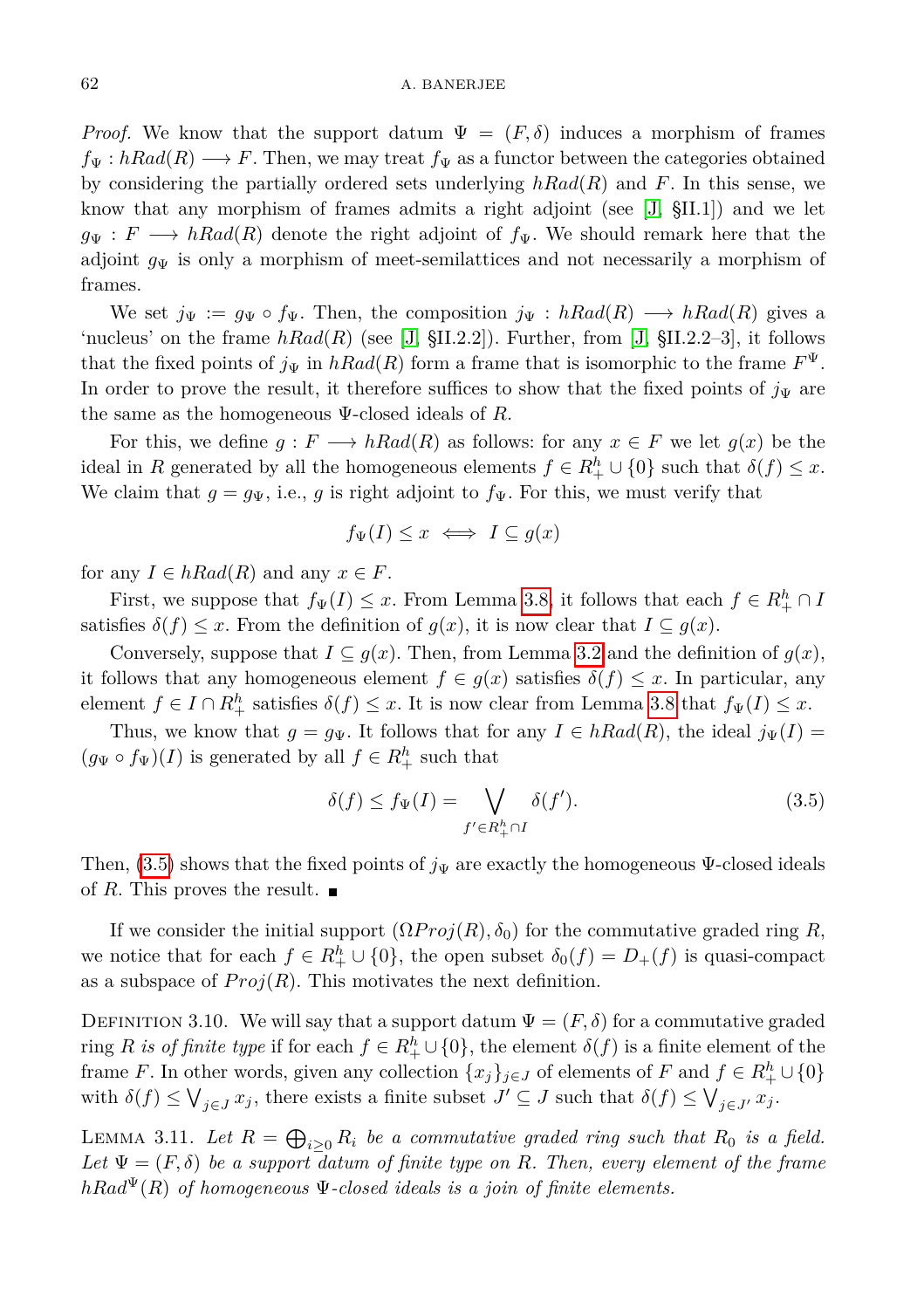<span id="page-10-0"></span>*Proof.* From Theorem [3.9,](#page-8-2) we have an isomorphism of frames from  $hRad^{\Psi}(R)$  to  $F^{\Psi}$ . By definition,  $F^{\Psi}$  is the image of the morphism  $f_{\Psi}: hRad(R) \longrightarrow F$ . From Lemma [3.8,](#page-8-1) we know that

$$
f_{\Psi}(I) = \bigvee_{f' \in R_+^h \cap I} \delta(f')
$$
\n(3.6)

for any  $I \in hRad(R)$ . By assumption,  $\Psi$  is a support datum of finite type, i.e., each  $\delta(f')$ appearing on the right hand side of  $(3.6)$  is finite. This proves the result.

Given a partially ordered set  $(A, \leq)$ , we recall that a 'lower interval' in A is a set of the form

$$
L(x) := \{ y \in A \mid y \not\geq x \}
$$

for some  $x \in A$ . The 'lower interval topology' on *A* is defined by taking  $\{L(x)\}_{x \in A}$  to be an open subbasis (see [\[J,](#page-16-1) §II.1.8]). The set *A* equipped with the lower interval topology will be denoted by *LI*(*A*).

We also recall that a topological space is said to be 'spectral' if it is homeomorphic to the Zariski spectrum of a commutative ring. A famous result of Hochster [\[Ho\]](#page-16-11) shows that a space is spectral if and only if it is quasi-compact, has a basis of quasi-compact opens that is closed under intersection and every irreducible closed subset has a unique generic point.

<span id="page-10-2"></span>PROPOSITION 3.12. Let A be a frame and let  $A^\omega$  be the collection of its finite elements. *Suppose that every element of A can be expressed as a join of elements in*  $A^\omega$ *. Then, the space LI*(*A*)*, i.e., the set A equipped with lower interval topology, forms a spectral space. The collection*  $\{L(x) | x \in A^\omega\}$  *forms a subbasis of quasi-compact open subspaces of*  $LI(A)$ *.* 

*Proof.* The proof of this result is the same as that of [\[Ban5,](#page-16-9) Proposition 4.1]. Although we have supposed in the statement of [\[Ban5,](#page-16-9) Proposition 4.1] that *A* is a coherent frame, the only property of *A* that is used in the proof is that every element in *A* can be expressed as a join of elements from  $A^{\omega}$ .

<span id="page-10-1"></span>LEMMA 3.13. Let  $R = \bigoplus_{i \geq 0} R_i$  be a commutative graded ring such that  $R_0$  is a field. Let  $\Psi = (F, \delta)$  *be a support datum of finite type on R. Then:* 

(a) *The lower interval topology on*  $hRad^{\Psi}(R)$  *is generated by taking the collection* 

 $U(f) = \{ J \in hRad^{\Psi}(R) | f \notin J \} \quad \forall f \in R_+^h$ 

*to be a subbasis of open sets.*

(b) The lower interval topology on  $F^{\Psi}$  is generated by taking the collection

 $W(f) = \{ y \in F^{\Psi} \mid y \not\geq \delta(f) \}$   $\forall f \in R_+^h$ 

*to be a subbasis of open sets.*

*Proof.* (a) By definition, the lower interval topology on  $hRad^{\Psi}(R)$  is generated by taking sets of the form  $\{J \in hRad^{\Psi}(R) | J \not\supseteq I\}$ ,  $I \in hRad^{\Psi}(R)$  to be open sets. If we have ideals *J*,  $I \in hRad^{\Psi}(R)$  such that  $J \not\supseteq I$ , there must be some homogeneous element  $f \in I$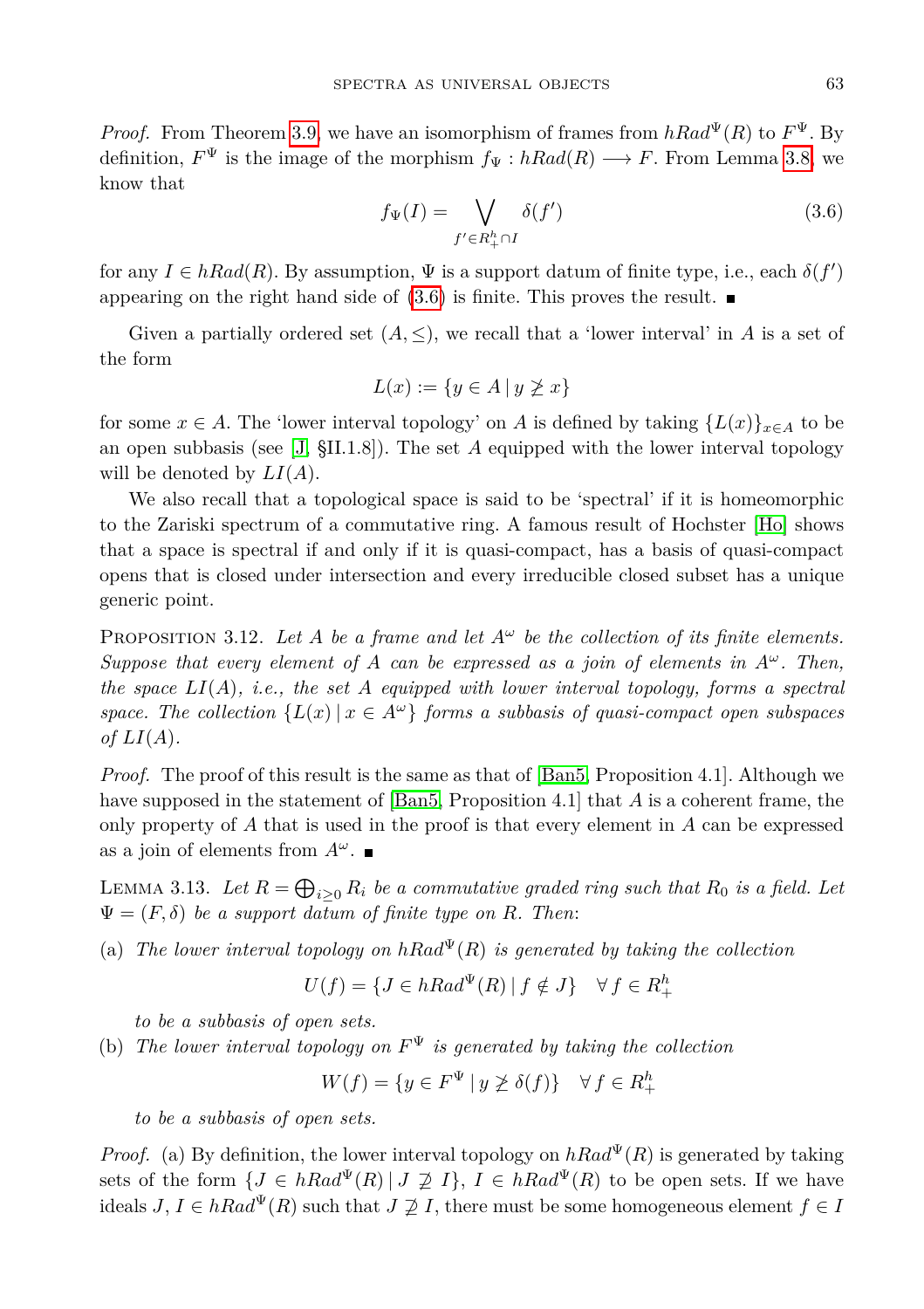such that  $f \notin J$ . It follows that

<span id="page-11-0"></span>
$$
\{J \in hRad^{\Psi}(R) \mid J \not\supseteq I\} = \bigcup_{f \in R_{+}^{h} \cap I} \{J \in hRad^{\Psi}(R) \mid f \notin J\} = \bigcup_{f \in R_{+}^{h} \cap I} U(f). \tag{3.7}
$$

For any homogeneous element  $f \in R_+^h$ , let  $c_{\delta}(f)$  be the homogeneous  $\Psi$ -closed ideal generated by all homogeneous elements  $f' \in R_+^h$  satisfying  $\delta(f') \leq \delta(f)$ . Then, it is clear that any ideal  $J \in hRad^{\Psi}(R)$  does not contain *f* if and only if it does not contain the homogeneous  $\Psi$ -closed ideal  $c_{\delta}(f)$ . This shows that  $U(f) = \{J \in hRad^{\Psi}(R) | J \not\supseteq c_{\delta}(f)\}.$ Combining with [\(3.7\)](#page-11-0), we have the result.

(b) We know that  $F^{\Psi}$  is the image of the morphism  $f_{\Psi} : hRad(R) = \Omega Proj(R) \longrightarrow F$ . Then, using [\(3.6\)](#page-10-0), we notice that any subbasis element  $\{y \in F^{\Psi} | y \not\geq f_{\Psi}(I)\}, I \in$  $hRad(R)$  for  $LI(F^{\Psi})$  may be expressed as

$$
\{y \in F^{\Psi} \mid y \not\geq f_{\Psi}(I)\} = \bigcup_{f \in R_{+}^{h} \cap I} \{y \in F^{\Psi} \mid y \not\geq \delta(f)\} = \bigcup_{f \in R_{+}^{h} \cap I} W(f).
$$

On the other hand, from [\(3.6\)](#page-10-0) and Lemma [3.2,](#page-5-1) it is clear that

$$
W(f) = \{ y \in F^{\Psi} \mid y \ngeq \delta(f) \} = \{ y \in F^{\Psi} \mid y \ngeq f_{\Psi}(c_{\delta}(f)) \}
$$

where  $c_{\delta}(f) \in hRad^{\Psi}(R) \subseteq hRad(R)$  is as in part (a). This proves the result.

<span id="page-11-1"></span>THEOREM 3.14. Let  $R = \bigoplus_{i \geq 0} R_i$  be a commutative graded ring such that  $R_0$  is a field. Let  $\Psi = (F, \delta)$  be a support datum of finite type on R. Then, the following are spectral *spaces and there is a homeomorphism between them*:

(1) *The set*  $hRad^{\Psi}(R)$  *with topology generated by taking the collection* 

 $U(f) = \{J \in hRad^{\Psi}(R) \mid f \notin J\} \quad \forall f \in R_+^h$ 

*to be a subbasis of open sets.*

(2) The set  $F^{\Psi}$  with topology generated by taking the collection

*W*(*f*) = {*y* ∈ *F*<sup> $Psi$ </sup> | *y*  $≥ δ(f)$ }  $∀ f ∈ R_+^h$ 

*to be a subbasis of open sets.*

*Proof.* From Theorem [3.9,](#page-8-2) we know that there is an isomorphism of frames between  $hRad^{\Psi}(R)$  and  $F^{\Psi}$ . This gives a homeomorphism between  $LI(hRad^{\Psi}(R))$  and  $LI(F^{\Psi})$ . From the explicit description of the lower interval topologies  $LI(hRad^{\Psi}(R))$  and  $LI(F^{\Psi})$ in Lemma [3.13,](#page-10-1) we know that there is a homeomorphism between the spaces described in (1) and (2). Since  $\Psi = (F, \delta)$  is a support datum of finite type on R, it follows from Lemma [3.11](#page-9-1) that every element in the frame  $hRad^{\Psi}(R) \cong F^{\Psi}$  can be described as a join of finite elements. Applying Proposition [3.12,](#page-10-2) it now follows that the lower interval topologies  $LI(hRad^{\Psi}(R))$  and  $LI(F^{\Psi})$  give spectral spaces.

Applying Theorem [3.14](#page-11-1) to the case of the initial support datum  $\Psi_0 = (\Omega Proj(R), \delta_0)$ , we obtain as a consequence a projective version of the topological Nullstellensatz of Finocchiaro, Fontana and Spirito [\[FFS,](#page-16-10) Theorem 4.1].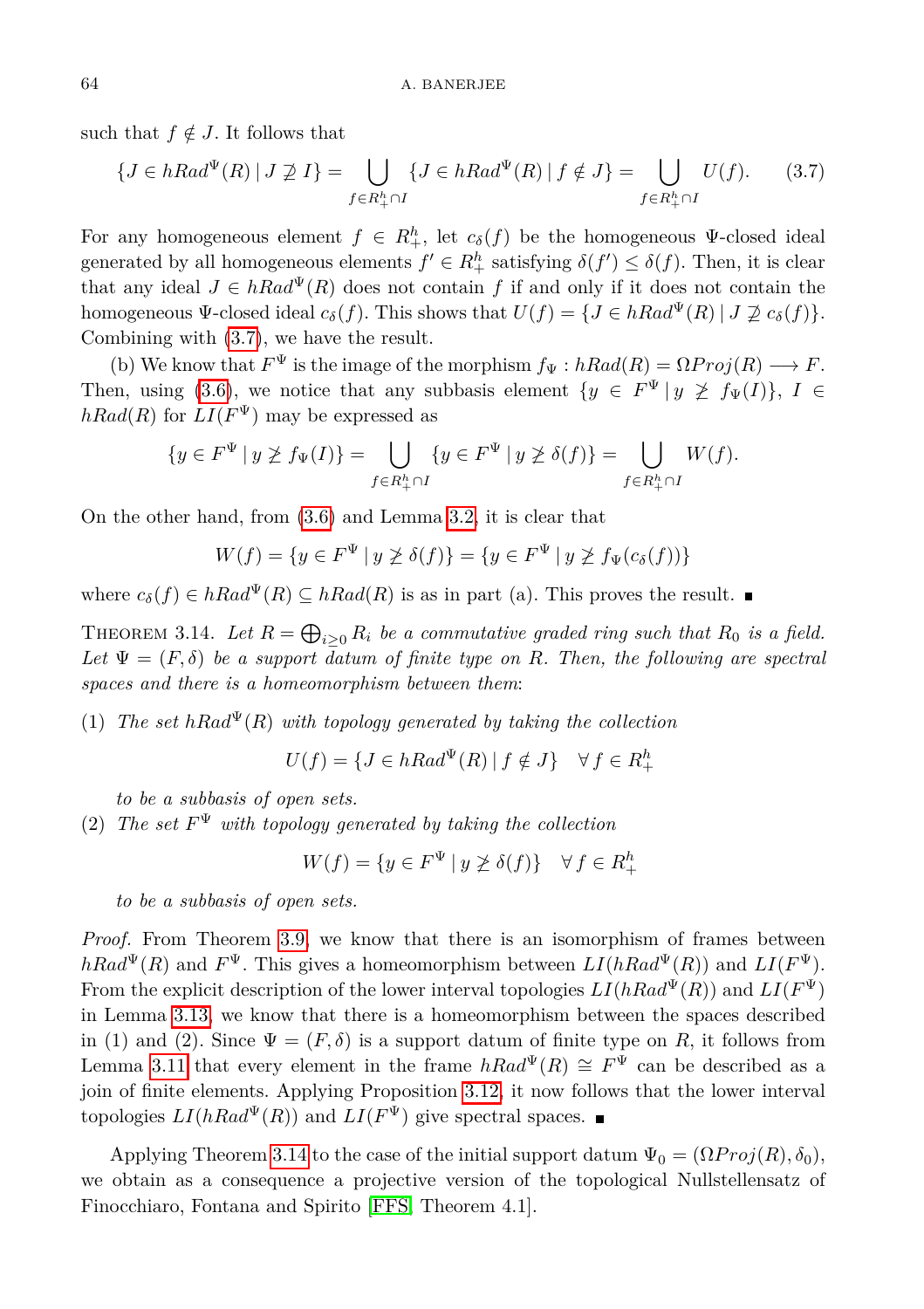COROLLARY 3.15. Let  $R = \bigoplus_{i \geq 0} R_i$  be a commutative graded ring such that  $R_0$  is a field. *Then, the following are spectral spaces and there is a homeomorphism between them*:

- (1) *The set hRad*(*R*) *of homogeneous radical ideals equipped with topology generated by taking the collection*  $\{J \in hRad(R) | f \notin J\}$ ,  $\forall f \in R_+^h$  *to be a subbasis of open sets.*
- (2) *The collection*  $\Omega Proj(R)$  *of open sets of*  $Proj(R)$  *with topology generated by taking the collection*  $\{U \in \Omega Proj(R) | U \not\supseteq D_+(f)\}, \forall f \in R_+^h$  to be a subbasis of open sets.

**4. Support data for a locally noetherian Grothendieck category.** In this section, A will be a Grothendieck abelian category. We begin by recalling the construction of the spectrum  $\mathfrak{S}pec(\mathcal{A})$  of the abelian category  $\mathcal{A}$  as defined by Rosenberg [\[R1\]](#page-16-12), [\[R3\]](#page-16-14).

We start with a relation on the objects of the category:  $X \prec Y$  for objects  $X, Y \in \mathcal{A}$ if *X* is a subquotient of a finite direct sum of copies of *Y* . This gives rise to an equivalence relation:  $X \approx Y$  if  $X \prec Y$  and  $Y \prec X$ . For each object X, we consider the full subcategory  $\langle X \rangle$  of A whose objects are given by

$$
Ob(\langle X \rangle) := Ob(\mathcal{A}) - \{ Y \in Ob(\mathcal{A}) \mid X \prec Y \}.
$$

We notice that  $X \prec Y$  if and only if  $\langle X \rangle \subseteq \langle Y \rangle$ . In particular, an object P in A is said to be spectral if  $P \neq 0$  and any nonzero subobject  $Q \subseteq P$  satisfies  $P \prec Q$ . The collection of spectral objects of A is denoted by  $Spec(\mathcal{A})$ . Remarkably, when  $\mathcal{A} = R - Mod$ , the module category over a commutative ring *R*, every spectral object of *R* − *Mod* is equivalent to a quotient  $R/\mathfrak{p}$  for some prime ideal  $\mathfrak{p} \subseteq R$ .

The spectrum  $\mathfrak{S}pec(\mathcal{A})$  is defined as follows:

<span id="page-12-0"></span>
$$
\mathfrak{S}pec(\mathcal{A}) := \{ \langle P \rangle \mid P \in \mathcal{A} \text{ is spectral} \}.
$$

A basis of closed sets for  $\mathfrak{S}pec(\mathcal{A})$  is given by the collection (see [\[R3,](#page-16-14) §1.6]):

$$
Supp(M) := \{ \langle P \rangle \mid P \in Spec(\mathcal{A}) \text{ and } P \prec M \}
$$
 (4.1)

where M varies over all the finitely generated objects of A. We observe that the collection in [\(4.1\)](#page-12-0) is closed under finite unions since *Supp*(*M*1) ∪ *Supp*(*M*2) = *Supp*(*M*<sup>1</sup> ⊕ *M*2) for any finitely generated objects  $M_1$ ,  $M_2$ . We recall here that an object  $M \in \mathcal{A}$  is said to be finitely generated if the canonical morphism

$$
\varinjlim_{\lambda \in \Lambda} Hom(M, N_{\lambda}) \longrightarrow Hom(M, \varinjlim_{\lambda \in \Lambda} N_{\lambda})
$$

is an isomorphism for any filtered system  $\{N_\lambda\}_{\lambda \in \Lambda}$  of objects in A connected by monomorphisms. Additionally, we suppose throughout that  $\mathcal A$  is a 'locally noetherian category,' i.e., it has a small generating family of noetherian objects. In particular, the full subcategory  $\mathcal{A}_{fg} \subseteq \mathcal{A}$  consisting of finitely generated objects forms an abelian subcategory.

<span id="page-12-1"></span>We know, for instance, that the category of modules over any left noetherian ring is a locally noetherian Grothendieck category (see [\[V,](#page-16-18) (3.3)]). Another example is that of the category of quasi-coherent sheaves on a separated noetherian scheme (see [\[Ha,](#page-16-19) §II.7] and [\[S,](#page-16-15) Tag 077P]). For more on locally noetherian categories, we refer the reader, for instance, to [\[AR\]](#page-15-2), [\[St\]](#page-16-20), [\[V\]](#page-16-18).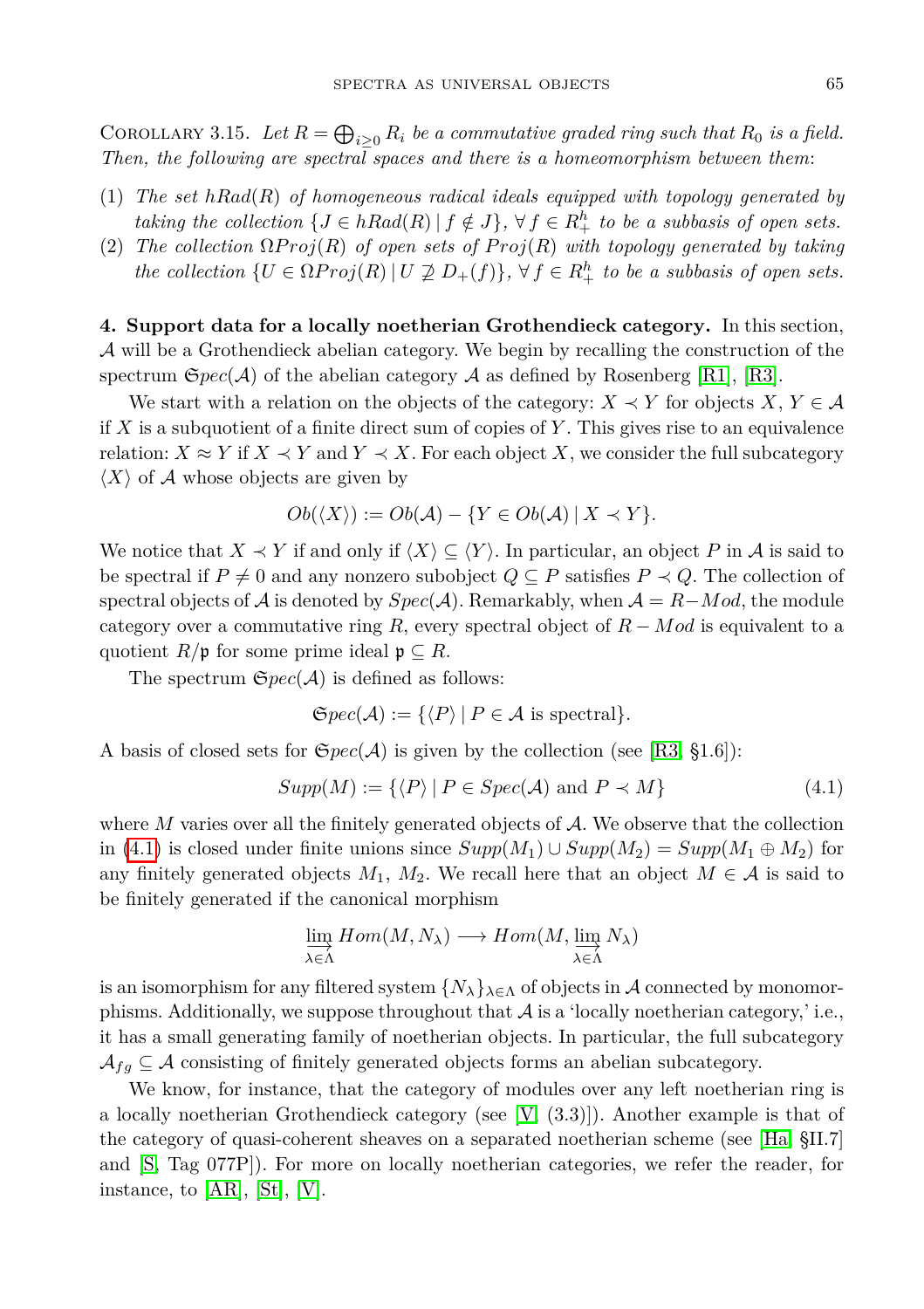Definition 4.1. Let A be a locally noetherian Grothendieck category. A *support datum* for A is a pair  $\Psi = (F, \phi)$  consisting of a frame F and a mapping

$$
\phi: \mathcal{A}_{fg} \longrightarrow F
$$

satisfying the following conditions:

- (1) If  $1_F$  denotes the top element of the frame *F*, then  $\phi(0) = 1_F$ .
- (2) Given any short exact sequence  $0 \longrightarrow M' \longrightarrow M \longrightarrow M'' \longrightarrow 0$  of objects in  $\mathcal{A}_{f,q}$ , we have

$$
\phi(M) = \phi(M') \wedge \phi(M'').
$$

A morphism  $f : (F, \phi) \longrightarrow (F', \phi')$  of support data for A is a morphism  $f : F \longrightarrow F'$ that preserves finite meets and satisfies the condition  $f \circ \phi = \phi'$ .

<span id="page-13-0"></span>It is clear from Definition [4.1](#page-12-1) that given a collection  $\{M_i\}_{1\leq i\leq n}$  of objects in  $\mathcal{A}_{fg}$ , we have

$$
\phi\left(\bigoplus_{i=1}^{n} M_i\right) = \bigwedge_{i=1}^{n} \phi(M_i). \tag{4.2}
$$

<span id="page-13-1"></span>LEMMA 4.2. Let  $\Psi = (F, \phi)$  be a support datum for A and let M, N be two finitely *generated objects of*  $\mathcal{A}$  *such that*  $M \prec N$ *. Then,*  $\phi(M) \geq \phi(N)$  *as elements of the frame*  $F$ *.* 

*Proof.* Since  $M \prec N$ , we can express M as a subquotient of a direct sum of finitely many copies of *N*, say  $N^{\oplus k}$ . From [\(4.2\)](#page-13-0), it is clear that  $\phi(N^{\oplus k}) = \phi(N)$ . Since *M* is a  $\text{subquotient of } N^{\oplus k}$ , it follows from condition (2) in Definition [4.1](#page-12-1) that  $\phi(M) \geq \phi(N^{\oplus k}) =$  $\phi(N)$ . ■

We now consider the space  $\mathfrak{S}pec(\mathcal{A})$ . The collection  $\Omega \mathfrak{S}pec(\mathcal{A})$  of open sets of  $\mathfrak{S}pec(\mathcal{A})$ forms a frame. We also know (see [\[R1,](#page-16-12) §5.2.2]) that for any short exact sequence  $0 \longrightarrow$  $M' \longrightarrow M \longrightarrow M'' \longrightarrow 0$  we have  $Supp(M) = Supp(M') \cup Supp(M'')$ . As such, it is evident that the association

$$
\phi_0: \mathcal{A}_{fg} \longrightarrow \Omega \mathfrak{S}pec(\mathcal{A}) \qquad M \mapsto Supp^c(M) := \mathfrak{S}pec(\mathcal{A}) \setminus Supp(M)
$$

is a support datum for A in the sense of Definition [4.1.](#page-12-1) Our aim is to show that  $\Psi_0 =$  $(\Omega \mathfrak{S}pec(\mathcal{A}), \phi_0)$  is a weakly initial object in the category of support data on A.

<span id="page-13-2"></span>Lemma 4.3. *As P varies over all the spectral objects of* A*, the collection Supp*(*P*) *forms a subbasis of closed sets for the topological space* S*pec*(A)*.*

*Proof.* Let  $0 \neq N \in \mathcal{A}_{fg}$  be finitely generated. Since A is locally noetherian, we know (see  $[R3, §1.6.4.1]$  $[R3, §1.6.4.1]$ ) that there is a finite filtration

$$
N = N_k \supseteq N_{k-1} \supseteq \ldots \supseteq N_0 = 0
$$

such that each successive quotient  $N_i/N_{i-1} \in Spec(\mathcal{A})$ . It follows that  $Supp(N) =$  $\bigcup_{i=1}^{k} Supp(N_i/N_{i-1})$ . As such, every element of the basis  $\{Supp(N)\}_{N\in\mathcal{A}_{fg}}$  of closed sets for  $\mathfrak{S}pec(\mathcal{A})$  may be expressed as a finite union of elements in  $\{Supp(P)\}_{P \in Spec(\mathcal{A})}$ . This proves the result.

It follows that the collection  $\{Supp^c(P) = \mathfrak{S}pec(\mathcal{A}) \setminus Supp(P)\}_{P \in Spec(\mathcal{A})}$  forms a subbasis of open sets for  $\mathfrak{S}pec(\mathcal{A})$ . For the sake of convenience, we denote this subbasis by S. The collection of finite intersections of elements of S will be denoted by  $\beta$ . Since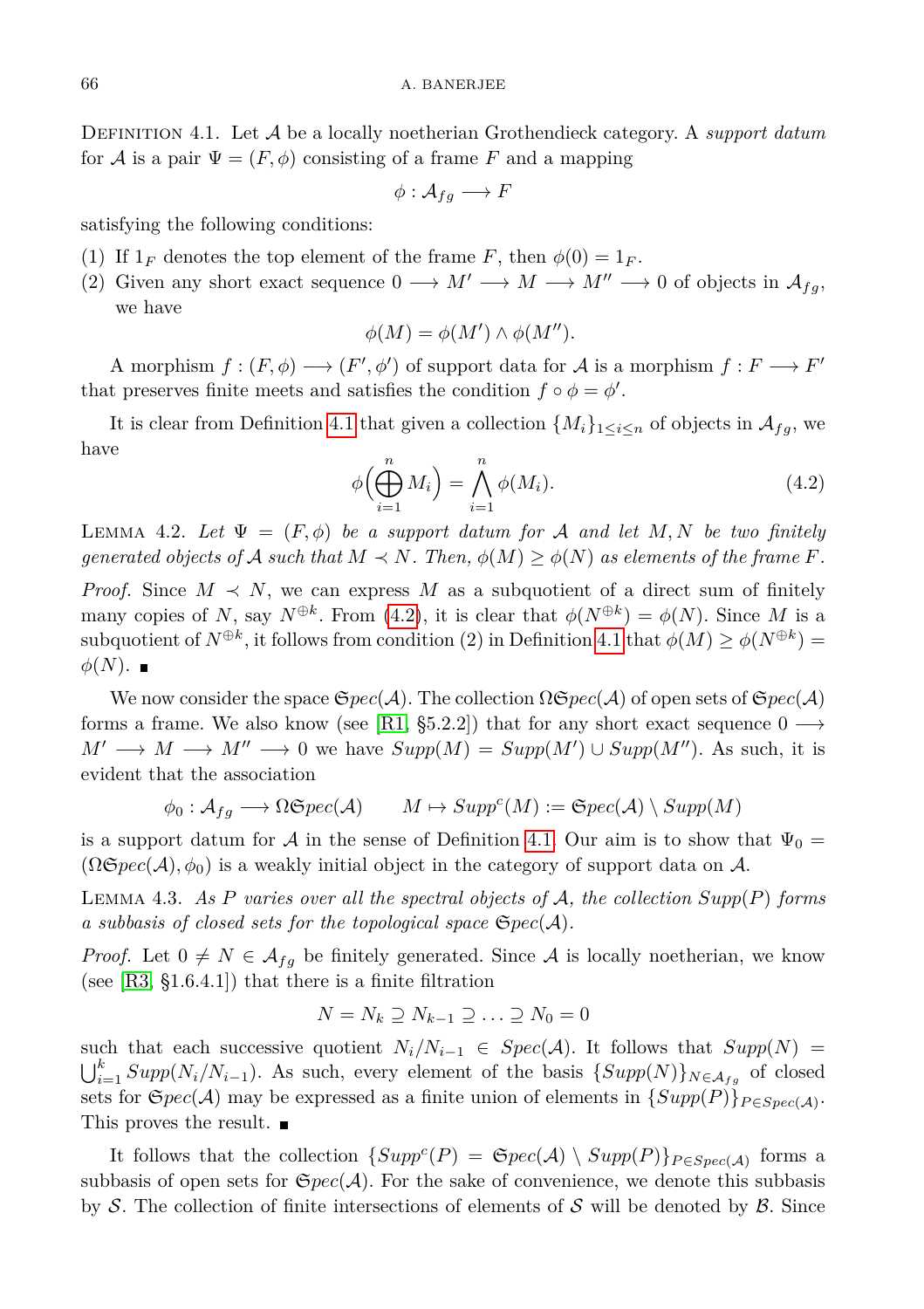$\langle P \rangle \in Supp(P)$  for any  $P \in Spec(A)$ , we notice that the open set  $\mathfrak{S}pec(A)$  itself does not lie in B. Then,  $\mathcal{B}^+ := \mathcal{B} \cup {\{ \mathfrak{S}pec(\mathcal{A}) \}}$  becomes a basis of open sets for the space  $\mathfrak{Spec}(\mathcal{A})$ .

Let  $\Psi = (F, \phi)$  be a support datum for A in the sense of Definition [4.1.](#page-12-1) For any element  $B \in \mathcal{B}$ , we set

<span id="page-14-0"></span>
$$
f_{\Psi}(B) := \bigwedge_{i=1}^{m} \phi(P_i)
$$
\n(4.3)

where the set  $B \in \mathcal{B}$  can be expressed as an intersection  $B = \bigcap_{i=1}^{m} Supp^{c}(P_{i})$  of subbasis elements.

<span id="page-14-1"></span>LEMMA 4.4. *The association in* [\(4.3\)](#page-14-0) *gives a well-defined function*  $f_{\Psi}: \mathcal{B} \longrightarrow F$ *. Additionally, for any*  $B_1$ ,  $B_2 \in \mathcal{B}$ *, we have*  $f_{\Psi}(B_1 \cap B_2) = f_{\Psi}(B_1) \wedge f_{\Psi}(B_2)$ *.* 

*Proof.* Suppose that some  $B \in \mathcal{B}$  can be expressed as  $B = \bigcap_{i=1}^{m} Supp^{c}(P_{i})$  and also as  $B = \bigcap_{j=1}^{n} Supp^{c}(Q_{j})$  where each  $P_{i}$ ,  $Q_{j} \in Spec(A)$ . Taking complements, we obtain

$$
\bigcup_{i=1}^{m} Supp(P_{i}) = \bigcup_{j=1}^{n} Supp(Q_{j}).
$$

We now pick some  $P_i$ . Since  $P_i$  is spectral, it is clear from [\(4.1\)](#page-12-0) that  $\langle P_i \rangle \in Supp(P_i)$ . Hence, there is some integer  $1 \leq q(i) \leq n$  such that  $\langle P_i \rangle \in Supp(Q_{q(i)})$ . Thus, we can choose some  $Q' \in Spec(\mathcal{A})$  such that  $\langle P_i \rangle = \langle Q' \rangle$  and  $Q' \prec Q_{q(i)}$ . From Lemma [4.2,](#page-13-1) we now have  $\phi(P_i) = \phi(Q') \geq \phi(Q_{q(i)})$ . It follows that

$$
\bigwedge_{i=1}^{m} \phi(P_i) \geq \bigwedge_{i=1}^{m} \phi(Q_{q(i)}) \geq \bigwedge_{j=1}^{n} \phi(Q_j).
$$

Similarly, we can verify that  $\bigwedge_{j=1}^{n} \phi(Q_j) \geq \bigwedge_{i=1}^{m} \phi(P_i)$  and it follows that  $f_{\Psi}: \mathcal{B} \longrightarrow F$ is well-defined. The last statement is immediate from the definition in  $(4.3)$ .

<span id="page-14-2"></span>LEMMA 4.5. Let  $\Psi = (F, \phi)$  be a support datum for A. We extend  $f_{\Psi} : \mathcal{B} \longrightarrow F$  to  $\mathcal{B}^+$ *by setting*  $f_{\Psi}(\mathfrak{S}pec(\mathcal{A})) := 1_F$ . Then, the association

<span id="page-14-3"></span>
$$
U \mapsto \bigvee_{B \in \mathcal{B}^+, B \subseteq U} f_{\Psi}(B) \tag{4.4}
$$

*gives a well-defined map*  $f_{\Psi} : \Omega \mathfrak{S} \textit{pec}(\mathcal{A}) \longrightarrow F$ .

*Proof.* We need to verify that if  $U \in \mathcal{B}$ , then  $f_{\Psi}(U)$  as defined in [\(4.3\)](#page-14-0) agrees with  $\bigvee_{B \in \mathcal{B}^+, B \subseteq U} f_{\Psi}(B) = \bigvee_{B \in \mathcal{B}, B \subseteq U} f_{\Psi}(B)$ . Since  $U \in \mathcal{B}$ , it is immediate that

$$
f_{\Psi}(U) \leq \bigvee_{B \in \mathcal{B}, B \subseteq U} f_{\Psi}(B).
$$

We now consider some  $B \in \mathcal{B}$  with  $B \subseteq U$ . We suppose that  $U = \bigcap_{i=1}^{m} Supp^{c}(P_{i})$ and  $B = \bigcap_{j=1}^n Supp^c(Q_j)$  where each  $P_i, Q_j \in Spec(\mathcal{A})$ . Since  $B \subseteq U$ , we obtain

$$
\bigcup_{i=1}^{m} Supp(P_{i}) \subseteq \bigcup_{j=1}^{n} Supp(Q_{j}).
$$

Proceeding as in the proof of Lemma [4.4,](#page-14-1) we obtain  $f_{\Psi}(B) = \bigwedge_{j=1}^{n} \phi(Q_j) \leq \bigwedge_{i=1}^{m} \phi(P_i) =$  $f_{\Psi}(U)$ . It follows that  $\bigvee_{B \in \mathcal{B}, B \subseteq U} f_{\Psi}(B) \leq f_{\Psi}(U)$  and this proves the result.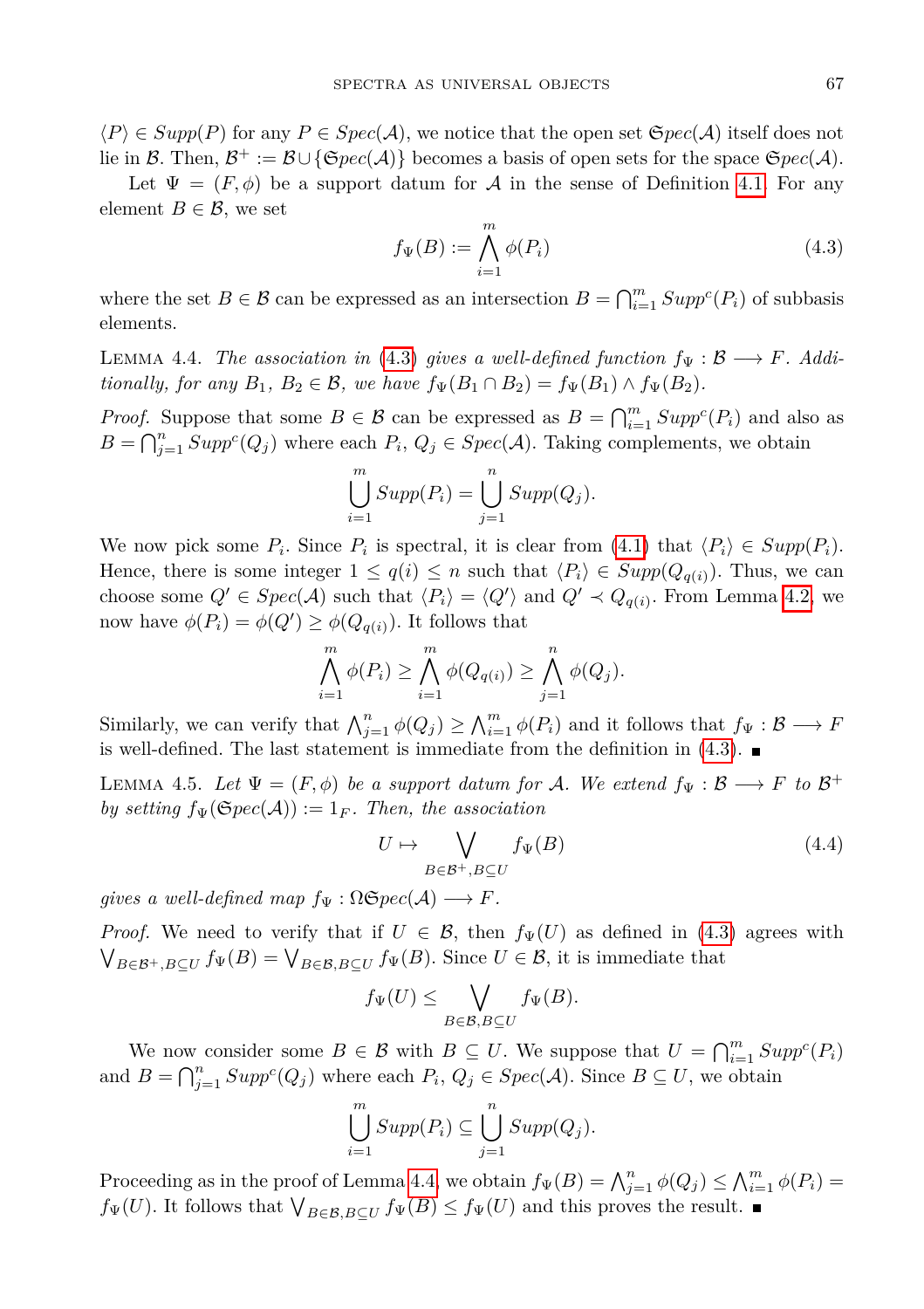THEOREM 4.6. Let A be a locally noetherian Grothendieck category and let  $\Psi = (F, \phi)$ *be a support datum for* A. Then, there exists a morphism  $f_{\Psi} : \Psi_0 = (\Omega \mathcal{E} \text{pec}(\mathcal{A}), \phi_0) \longrightarrow$  $\Psi = (F, \phi)$ *. In other words,*  $\Psi_0 = (\Omega \mathfrak{S}pec(\mathcal{A}), \phi_0)$  *is a weakly initial object in the category of support data on* A*.*

*Proof.* From Lemma [4.5,](#page-14-2) we already know that  $f_{\Psi} : \Omega \mathfrak{S} \text{pec}(\mathcal{A}) \longrightarrow F$  is a well-defined map. We need to show that  $f_{\Psi}$  preserves finite meets. In other words, we have to show that for any two opens  $U_1, U_2 \subseteq \mathfrak{S}pec(\mathcal{A})$ , we have  $f_{\Psi}(U_1 \cap U_2) = f_{\Psi}(U_1) \wedge f_{\Psi}(U_2)$ . Since  $U_1 \cap U_2 \subseteq U_1, U_2$ , it is clear from [\(4.4\)](#page-14-3) that  $f_{\Psi}(U_1 \cap U_2) \leq f_{\Psi}(U_1), f_{\Psi}(U_2)$  and hence  $f_{\Psi}(U_1 \cap U_2) \leq f_{\Psi}(U_1) \wedge f_{\Psi}(U_2).$ 

If either *U*<sub>1</sub> or  $U_2 = \mathfrak{S}pec(\mathcal{A})$ , it is already clear that  $f_{\Psi}(U_1 \cap U_2) = f_{\Psi}(U_1) \wedge f_{\Psi}(U_2)$ . We assume therefore that  $U_1, U_2 \subsetneq \mathfrak{S}pec(\mathcal{A})$ . We now set

$$
\mathcal{B}_1 = \{ B \in \mathcal{B} \mid B \subseteq U_1 \}, \qquad \mathcal{B}_2 = \{ B \in \mathcal{B} \mid B \subseteq U_2 \}.
$$

By definition, we now have:

$$
f_{\Psi}(U_1) \wedge f_{\Psi}(U_2) = \left(\bigvee_{B_1 \in \mathcal{B}_1} f_{\Psi}(B_1)\right) \wedge \left(\bigvee_{B_2 \in \mathcal{B}_2} f_{\Psi}(B_2)\right)
$$
  
= 
$$
\bigvee_{(B_1, B_2) \in \mathcal{B}_1 \times \mathcal{B}_2} \left(f_{\Psi}(B_1) \wedge f_{\Psi}(B_2)\right) = \bigvee_{(B_1, B_2) \in \mathcal{B}_1 \times \mathcal{B}_2} \left(f_{\Psi}(B_1 \cap B_2)\right)
$$

where the last equality follows from Lemma [4.4.](#page-14-1) We notice that for any  $(B_1, B_2) \in \mathcal{B}_1 \times \mathcal{B}_2$ ,  $B_1 \cap B_2$  is a basis element contained in  $U_1 \cap U_2$ . It now follows that

$$
f_{\Psi}(U_1) \wedge f_{\Psi}(U_2) = \bigvee_{(B_1, B_2) \in \mathcal{B}_1 \times \mathcal{B}_2} (f_{\Psi}(B_1 \cap B_2)) \leq \bigvee_{B \in \mathcal{B}, B \subseteq U_1 \cap U_2} f_{\Psi}(B) = f_{\Psi}(U_1 \cap U_2).
$$

Finally, given some  $0 \neq N \in \mathcal{A}_{fg}$ , as in the proof of Lemma [4.3,](#page-13-2) we have a finite filtration

$$
N = N_k \supseteq N_{k-1} \supseteq \ldots \supseteq N_0 = 0
$$

such that each successive quotient  $N_i/N_{i-1} \in Spec(A)$ . It is clear from condition (2) of Definition [4.1](#page-12-1) that  $\phi(N) = \bigwedge_{i=1}^k \phi(N_i/N_{i-1})$ . On the other hand, we have  $\phi_0(N)$  $Supp^c(N) = \bigcap_{i=1}^k Supp^c(N_i/N_{i-1})$  and it follows from the definition in [\(4.3\)](#page-14-0) that

$$
f_{\Psi}(\phi_0(N)) = \bigwedge_{i=1}^{N} \phi(N_i/N_{i-1}) = \phi(N).
$$

*k*

Besides this, we already have  $f_{\Psi}(\phi_0(0)) = f_{\Psi}(\mathfrak{S}pec(\mathcal{A})) = 1_F = \phi(0)$ . This proves the result.

### **References**

- <span id="page-15-2"></span>[\[AR\]](http://dx.doi.org/10.1017/CBO9780511600579) J. Adámek, J. Rosický, *Locally Presentable and Accessible Categories*, London Math. Soc. Lecture Note Ser. 189, Cambridge Univ. Press, Cambridge, 1994.
- <span id="page-15-0"></span>[\[Bal\]](http://dx.doi.org/10.1515/crll.2005.2005.588.149) P. Balmer, *The spectrum of prime ideals in tensor triangulated categories*, J. Reine Angew. Math. 588 (2005), 149–168.
- <span id="page-15-1"></span>[\[Ban1\]](http://dx.doi.org/10.1007/s40879-016-0108-2) A. Banerjee, *Realizations of pairs and Oka families in tensor triangulated categories*, Eur. J. Math. 2 (2016), 760–797.